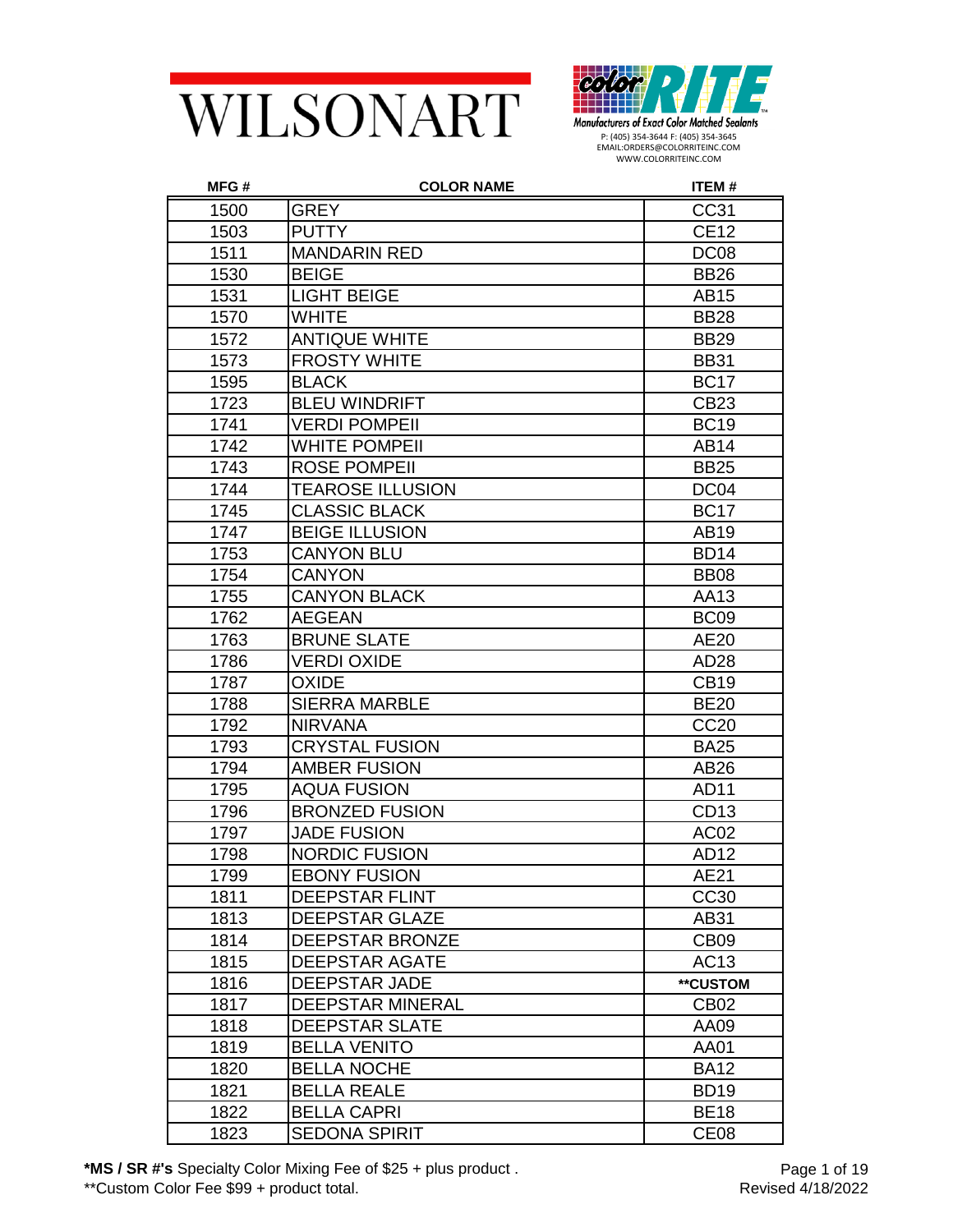



| MFG# | <b>COLOR NAME</b>           | ITEM#            |
|------|-----------------------------|------------------|
| 1824 | <b>SEDONA BLUFF</b>         | <b>BD30</b>      |
| 1825 | <b>SEDONA SPA</b>           | <b>CB28</b>      |
| 1826 | <b>SEDONA TRAIL</b>         | AM03             |
| 1827 | <b>METALLIC BRONZE</b>      | AA21             |
| 1828 | <b>METALLIC STEEL</b>       | AA09             |
| 1830 | <b>MYSTIC GEMSTONE</b>      | CD <sub>13</sub> |
| 1831 | <b>RAVEN GEMSTONE</b>       | AA13             |
| 1832 | <b>RIVER GEMSTONE</b>       | DD <sub>02</sub> |
| 1834 | <b>CRYSTALLINE SHELL</b>    | AB31             |
| 1835 | <b>CRYSTALLINE ONYX</b>     | <b>BB05</b>      |
| 1836 | <b>CRYSTALLINE ICE</b>      | AD <sub>13</sub> |
| 1837 | <b>CRYSTALLINE PEARL</b>    | <b>AB27</b>      |
| 1838 | <b>CRYSTALLINE DUNE</b>     | <b>DD11</b>      |
| 1839 | <b>CRYSTALLINE BRAUN</b>    | CE <sub>06</sub> |
| 1840 | <b>CRYSTALLINE IRIS</b>     | AD <sub>09</sub> |
| 1841 | <b>DESERT PASSAGE</b>       | AB31             |
| 1842 | <b>CANYON PASSAGE</b>       | <b>CB19</b>      |
| 1843 | <b>MOUNTAIN PASSAGE</b>     | <b>BA13</b>      |
| 1844 | <b>ALPINE PASSAGE</b>       | AE21             |
| 1845 | <b>NIGHT PASSAGE</b>        | <b>BD19</b>      |
| 1846 | <b>MEDALLION</b>            | <b>BA12</b>      |
| 1847 | <b>BRONZE ECLIPSE</b>       | DD <sub>02</sub> |
| 1848 | <b>EBONY ECLIPSE</b>        | AA01             |
| 1849 | <b>LUNA FROST</b>           | <b>BE32</b>      |
| 1850 | <b>LUNA WINTER</b>          | <b>CB28</b>      |
| 1851 | <b>LUNA GLOW</b>            | AB <sub>06</sub> |
| 1852 | <b>LUNA CREST</b>           | CC11             |
| 1853 | <b>LUNA SAHADOW</b>         | AE19             |
| 1854 | <b>LUNA NIGHT</b>           | <b>BC17</b>      |
| 1855 | <b>CARRARA SANTORINI</b>    | <b>CE28</b>      |
| 1856 | <b>AFRICAN SLATE</b>        | AE19             |
| 1857 | <b>BENGAL SLATE</b>         | CA19             |
| 1858 | <b>SILVER TRAVERTINE</b>    | <b>CC20</b>      |
| 1859 | <b>GOLDEN TRAVERTINE</b>    | AB26             |
| 1860 | <b>ROMAN LIMESTONE</b>      | <b>BE32</b>      |
| 1861 | <b>TUSCAN LIMESTONE</b>     | <b>BE22</b>      |
| 1862 | <b>CORINTHIAN LIMESTONE</b> | CC31             |
| 1863 | <b>BAINBROOK GREY</b>       | CC31             |
| 1864 | <b>SALENTINA NERO</b>       | AA09             |
| 1865 | <b>SALENTINA GRIGIO</b>     | <b>CA19</b>      |
| 1866 | <b>SALENTINA ROSSO</b>      | <b>CC11</b>      |
| 1867 | PERLA PIAZZA                | <b>BE22</b>      |
| 1868 | <b>AGED PIAZZA</b>          | <b>DD12</b>      |
| 1869 | SALENTINA ARGENTO           | <b>CC21</b>      |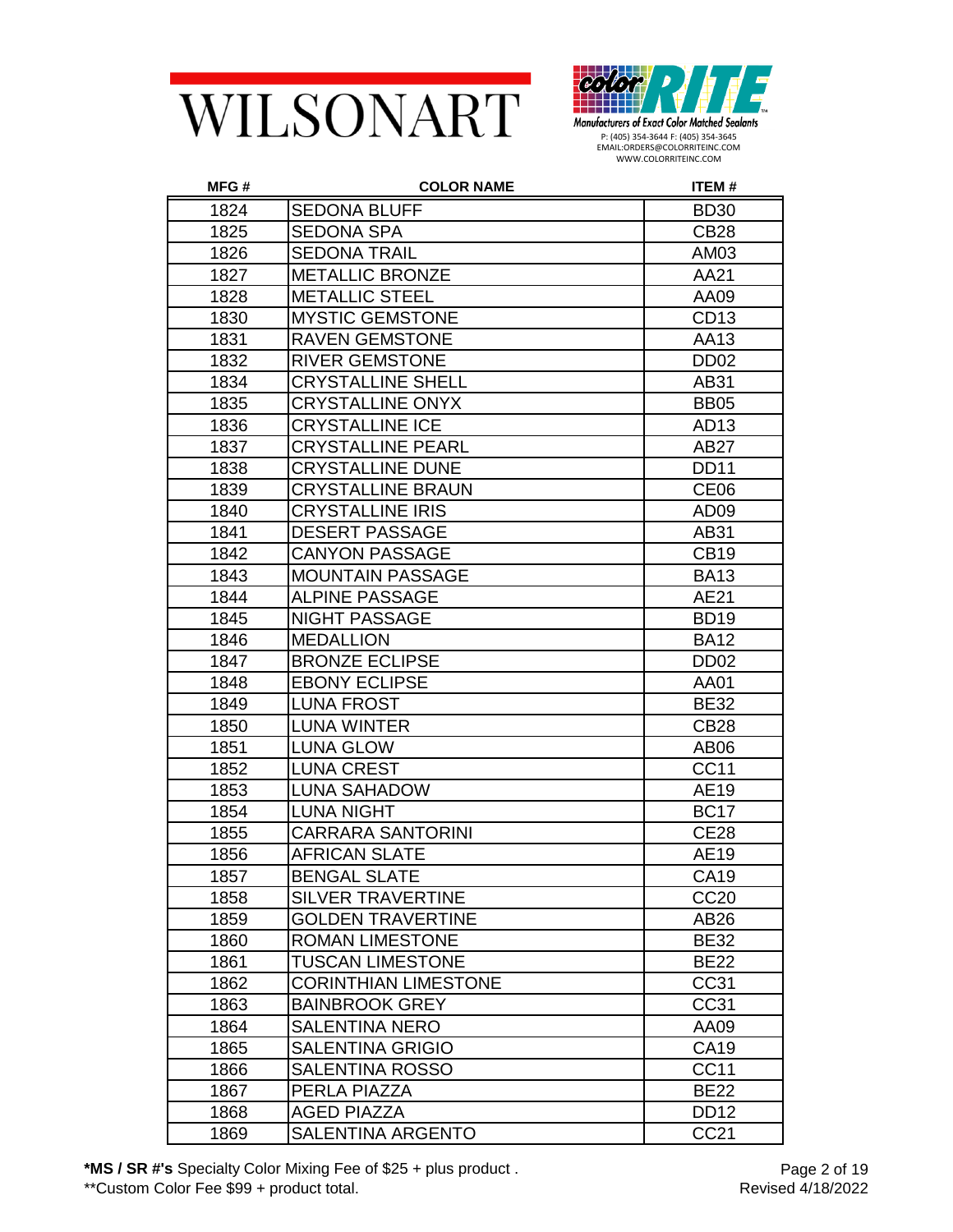



| MFG# | <b>COLOR NAME</b>          | ITEM#                |
|------|----------------------------|----------------------|
| 1870 | <b>COSMOS GRANITE</b>      | AA21                 |
| 1871 | <b>GOLDEN ROMANO</b>       | <b>CE23</b>          |
| 1872 | <b>BIANCO ROMANO</b>       | CD <sub>02</sub>     |
| 1873 | <b>FLORENCE GOLD</b>       | AD <sub>16</sub>     |
| 1874 | <b>WINTER CARNIVAL</b>     | <b>DB10</b>          |
| 1875 | <b>SUMMER CARNIVAL</b>     | AC <sub>04</sub>     |
| 1876 | <b>SPRING CARNIVAL</b>     | <b>BD21</b>          |
| 1877 | <b>AUTUMN CARNIVAL</b>     | CD <sub>10</sub>     |
| 1878 | <b>GRANITO AMARELO</b>     | AA15                 |
| 1879 | <b>TRINIDAD LAPIDUS</b>    | <b>BB06</b>          |
| 1880 | <b>MAGNATA</b>             | <b>BC17</b>          |
| 1881 | <b>CIPOLLINO BIANCO</b>    | CE <sub>07</sub>     |
| 1882 | <b>CIPOLLINO GRIGIO</b>    | <b>BE23</b>          |
| 1884 | <b>CIPOLLINO CON PANNA</b> | CE <sub>08</sub>     |
| 1885 | <b>MARMO BIANCO</b>        | <b>BE32</b>          |
| 1886 | <b>COTE D'AZUR</b>         | <b>CE28</b>          |
| 1887 | <b>BENJAMIN GREY</b>       | <b>DA05</b>          |
| 1888 | <b>HEBRON WHITE</b>        | <b>CE12</b>          |
| 1889 | <b>RIBBON MARBLE</b>       | AE02                 |
| 1890 | <b>SERRANIA</b>            | CC31                 |
| 1891 | <b>LARIO</b>               | <b>BC13</b>          |
| 2902 | <b>CHARGREY SUEDE</b>      | <b>BE01</b>          |
| 2904 | <b>WHITE SUEDE</b>         | <b>CC26</b>          |
| 2932 | <b>ALMOND LEATHER</b>      | <b>BB26</b>          |
| 2970 | <b>WHITE LEATHER</b>       | <b>BB09</b>          |
| 4105 | <b>BLUE HIRADO</b>         | <b>BC30</b>          |
| 4141 | <b>MOCHA GLACE</b>         | DB <sub>06</sub>     |
| 4142 | <b>GREY GLACE</b>          | <b>BC01</b>          |
| 4143 | <b>NEUTRAL GLACE</b>       | AB15                 |
| 4144 | <b>GREEN GLACE</b>         | <b>BA10</b>          |
| 4166 | <b>PAMPAS</b>              | <b>BM01</b>          |
| 4168 | <b>GREY PAMPAS</b>         | <b>BE32</b>          |
| 4170 | <b>BEIGE PAMPAS</b>        | CC <sub>26</sub>     |
| 4202 | <b>FAVORITE MIX</b>        | CC31                 |
| 4204 | <b>SYMMETRY</b>            | <b>BB31</b>          |
| 4205 | <b>CONFETTI</b>            | <b>BC14</b>          |
| 4206 | <b>VERDIGRIS</b>           | <b>BC31</b>          |
| 4207 | <b>FRESCO</b>              | CC <sub>17</sub>     |
| 4208 | <b>BLUE CASHMERE</b>       | CD <sub>28</sub>     |
| 4209 | <b>BEIGE CASHMERE</b>      | <b>CD28</b>          |
| 4226 | <b>WHITE HIEROGLYPH</b>    | <b>BE32</b>          |
| 4305 | <b>ERIN GLEN</b>           | <i><b>*SR689</b></i> |
| 4306 | <b>ERIN</b>                | <b>BD19</b>          |
| 4406 | <b>DIAMONDHEAD</b>         | <b>BB09</b>          |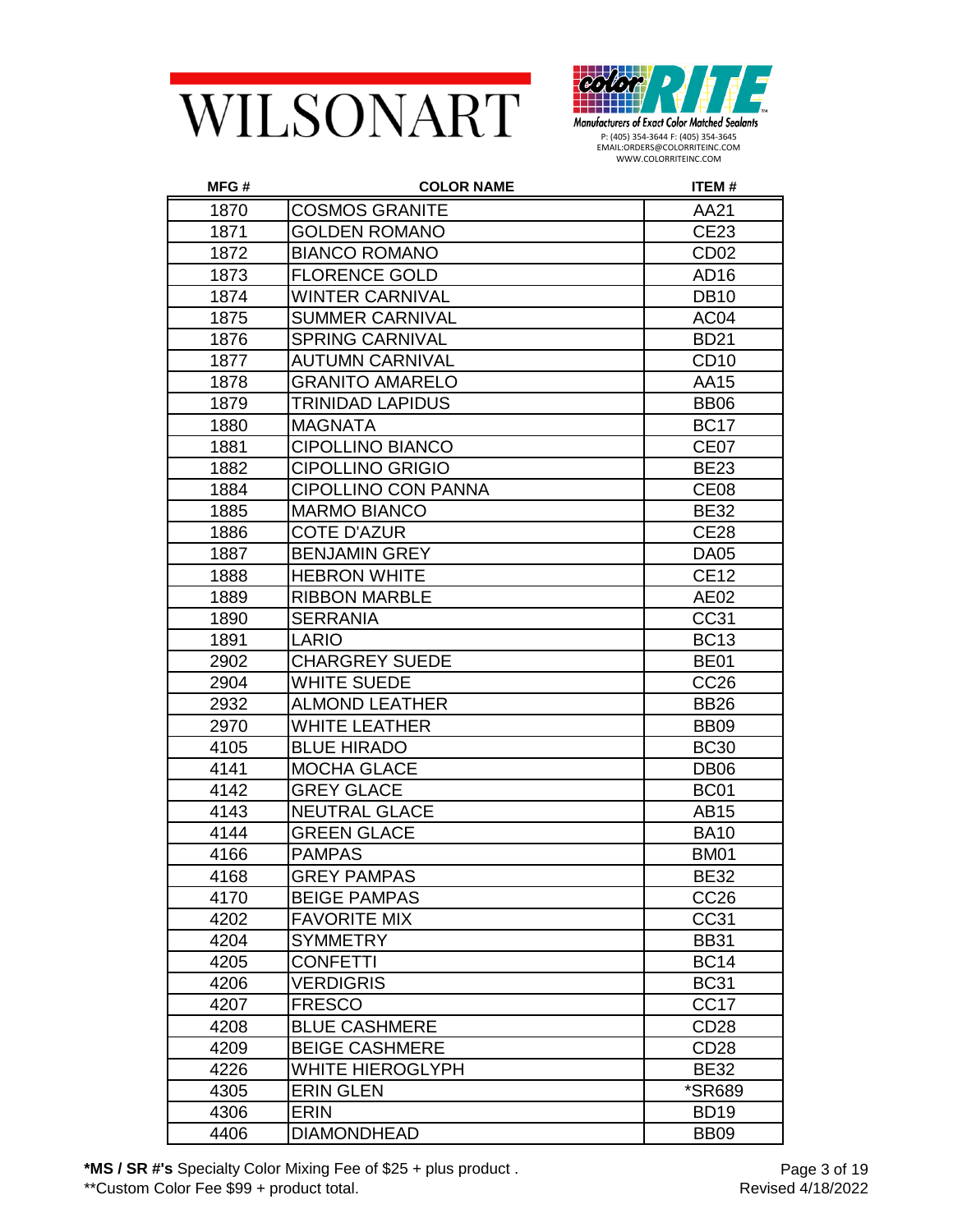



| MFG# | <b>COLOR NAME</b>        | ITEM#            |
|------|--------------------------|------------------|
| 4506 | <b>ARTIC GALAXY</b>      | <b>BD20</b>      |
| 4509 | <b>STRATOS</b>           | CC <sub>14</sub> |
| 4550 | <b>GRANITE</b>           | <b>CD20</b>      |
| 4551 | <b>BLACKSTAR GRANITE</b> | AE21             |
| 4552 | <b>EBONY STAR</b>        | <b>BC17</b>      |
| 4557 | <b>DAKOTA RIDGE</b>      | <b>BB05</b>      |
| 4558 | <b>ARTESIA</b>           | BC <sub>06</sub> |
| 4571 | <b>MESA SUNRISE</b>      | *MS10B           |
| 4572 | <b>MESA DESERT</b>       | DD <sub>16</sub> |
| 4575 | <b>MESA PEARL</b>        | <b>BD21</b>      |
| 4576 | <b>MESA FLINT</b>        | <b>BD25</b>      |
| 4577 | <b>MESA RIDGE</b>        | AC29             |
| 4578 | <b>MESA BLANCA</b>       | CC13             |
| 4579 | <b>MESA SAND</b>         | DD <sub>08</sub> |
| 4580 | <b>MESA GOLD</b>         | CC <sub>29</sub> |
| 4581 | <b>MESA MIDNIGHT</b>     | AA13             |
| 4582 | <b>CRYSTAL TOPAZ</b>     | <b>CE29</b>      |
| 4583 | <b>IMPERIAL TOPAZ</b>    | <b>AC27</b>      |
| 4584 | <b>BRAZILIAN TOPAZ</b>   | <b>BA11</b>      |
| 4586 | <b>MAJESTIC TOPAZ</b>    | <b>BC19</b>      |
| 4587 | <b>BLUE TOPAZ</b>        | AD12             |
| 4588 | <b>KALAHARI TOPAZ</b>    | CE <sub>08</sub> |
| 4589 | <b>SMOKY TOPAZ</b>       | AA13             |
| 4590 | <b>GREY MILLSTONE</b>    | <b>BD23</b>      |
| 4591 | <b>CITRINE TOPAZ</b>     | CE01             |
| 4595 | <b>BAHIA GRANITE</b>     | AB02             |
| 4597 | <b>GARDEN OASIS</b>      | <b>CA27</b>      |
| 4598 | <b>DESERT OASIS</b>      | <b>BA14</b>      |
| 4599 | <b>AZTEC OASIS</b>       | DC <sub>09</sub> |
| 4604 | <b>PEARL SAND</b>        | <b>CA12</b>      |
| 4607 | <b>CALDERA GREY</b>      | <b>BE01</b>      |
| 4608 | <b>CALDERA BEIGE</b>     | <b>BM01</b>      |
| 4609 | <b>CALDERA ROSE</b>      | AB21             |
| 4612 | <b>SPEKTRUM</b>          | <b>BD19</b>      |
| 4617 | <b>FAIENCE</b>           | CC30             |
| 4621 | <b>WHITE NEBULA</b>      | AA11             |
| 4622 | <b>GREY NEBULA</b>       | CD <sub>26</sub> |
| 4623 | <b>GRAPHITE NEBULA</b>   | AA13             |
| 4624 | <b>BEIGE NEBULA</b>      | DB <sub>09</sub> |
| 4625 | <b>MAUVE NEBULA</b>      | AB30             |
| 4626 | <b>BLUE NEBULA</b>       | CC19             |
| 4627 | <b>HUNTER NEBULA</b>     | <b>BC19</b>      |
| 4628 | <b>SAND NEBULA</b>       | AB19             |
| 4629 | <b>BLUSH NEBULA</b>      | **CUSTOM         |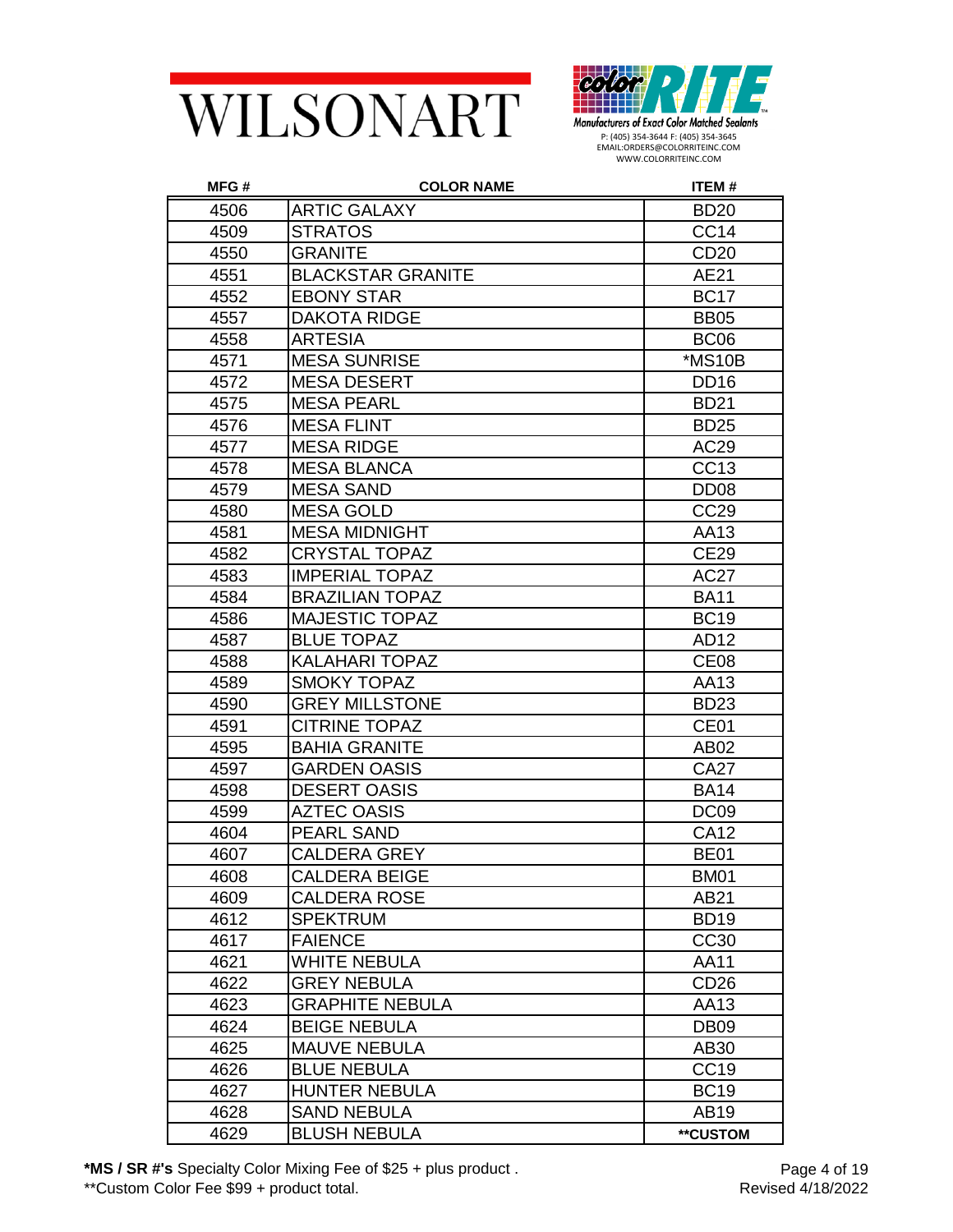



| MFG# | <b>COLOR NAME</b>         | ITEM#                |
|------|---------------------------|----------------------|
| 4632 | <b>TEAL NEBULA</b>        | AD13                 |
| 4633 | <b>NATURAL NEBULA</b>     | <b>BB26</b>          |
| 4637 | <b>MONTEREY HAZE</b>      | AB21                 |
| 4638 | <b>MONTEREY SUN</b>       | AE10                 |
| 4639 | <b>MONTEREY STORM</b>     | CD <sub>20</sub>     |
| 4640 | <b>DOVE MORAINE</b>       | <b>CE17</b>          |
| 4644 | <b>ALBERTA TAN</b>        | AB19                 |
| 4645 | <b>CALDERA JADE</b>       | <b>BA10</b>          |
| 4646 | <b>BLUE MORAINE</b>       | BC <sub>04</sub>     |
| 4647 | NAVAJO DUSK               | <b>AA12</b>          |
| 4649 | <b>ADRIATIC SANDS</b>     | BC <sub>01</sub>     |
| 4651 | <b>NAVY LEGACY</b>        | CD <sub>15</sub>     |
| 4654 | <b>OLIVE LEGACY</b>       | AA15                 |
| 4655 | <b>NATURAL LEGACY</b>     | AB21                 |
| 4656 | <b>BRONZE LEGACY</b>      | AB <sub>06</sub>     |
| 4661 | <b>IRON LEGACY</b>        | <b>BD19</b>          |
| 4662 | <b>HEATHER LEGACY</b>     | <b>AC10</b>          |
| 4663 | <b>TAWNY LEGACY</b>       | <b>CA14</b>          |
| 4667 | <b>GREEN TIGRIS</b>       | <b>DE14</b>          |
| 4669 | <b>NATURAL TIGRIS</b>     | <b>BC21</b>          |
| 4673 | <b>SAFFRON TIGRIS</b>     | <b>BA17</b>          |
| 4674 | <b>EVENING TIGRIS</b>     | AD <sub>16</sub>     |
| 4676 | <b>LICHEN</b>             | AD <sub>17</sub>     |
| 4678 | <b>GALVAN</b>             | <b>BE28</b>          |
| 4724 | <b>MILANO AMBER</b>       | <i><b>*SR858</b></i> |
| 4725 | <b>MILANO BROWN</b>       | <b>DE10</b>          |
| 4726 | <b>MILANO QUARTZ</b>      | <b>DC15</b>          |
| 4728 | <b>MILANO MAHOGANY</b>    | AA21                 |
| 4738 | <b>OCHRE ROLETTA</b>      | <b>BC29</b>          |
| 4739 | <b>CLAY ROLETTA</b>       | <b>CA24</b>          |
| 4740 | <b>ROLETTA</b>            | <b>BC26</b>          |
| 4744 | KARRATHA BRUSH            | *MS94                |
| 4745 | <b>MAROOCHY BRUSH</b>     | *MS47B               |
| 4746 | <b>WOOLAMAI BRUSH</b>     | <b>CE32</b>          |
| 4755 | <b>MYSTIQUE SHALE</b>     | CC13                 |
| 4756 | <b>MYSTIQUE PASSION</b>   | DD <sub>06</sub>     |
| 4757 | <b>MYSTIQUE MOONLIGHT</b> | CC23                 |
| 4759 | <b>MYSTIQUE MARINE</b>    | BC <sub>06</sub>     |
| 4760 | <b>MYSTIQUE NIGHT</b>     | AA09                 |
| 4761 | <b>MYSTIQUE MOUNT</b>     | AA16                 |
| 4762 | <b>MYSTIQUE DAWN</b>      | <b>BA25</b>          |
| 4764 | <b>MYSTIQUE BLAZE</b>     | CC <sub>14</sub>     |
| 4779 | PEWTER BRUSH              | <b>BD19</b>          |
| 4781 | <b>SUNSTONE</b>           | <b>BD18</b>          |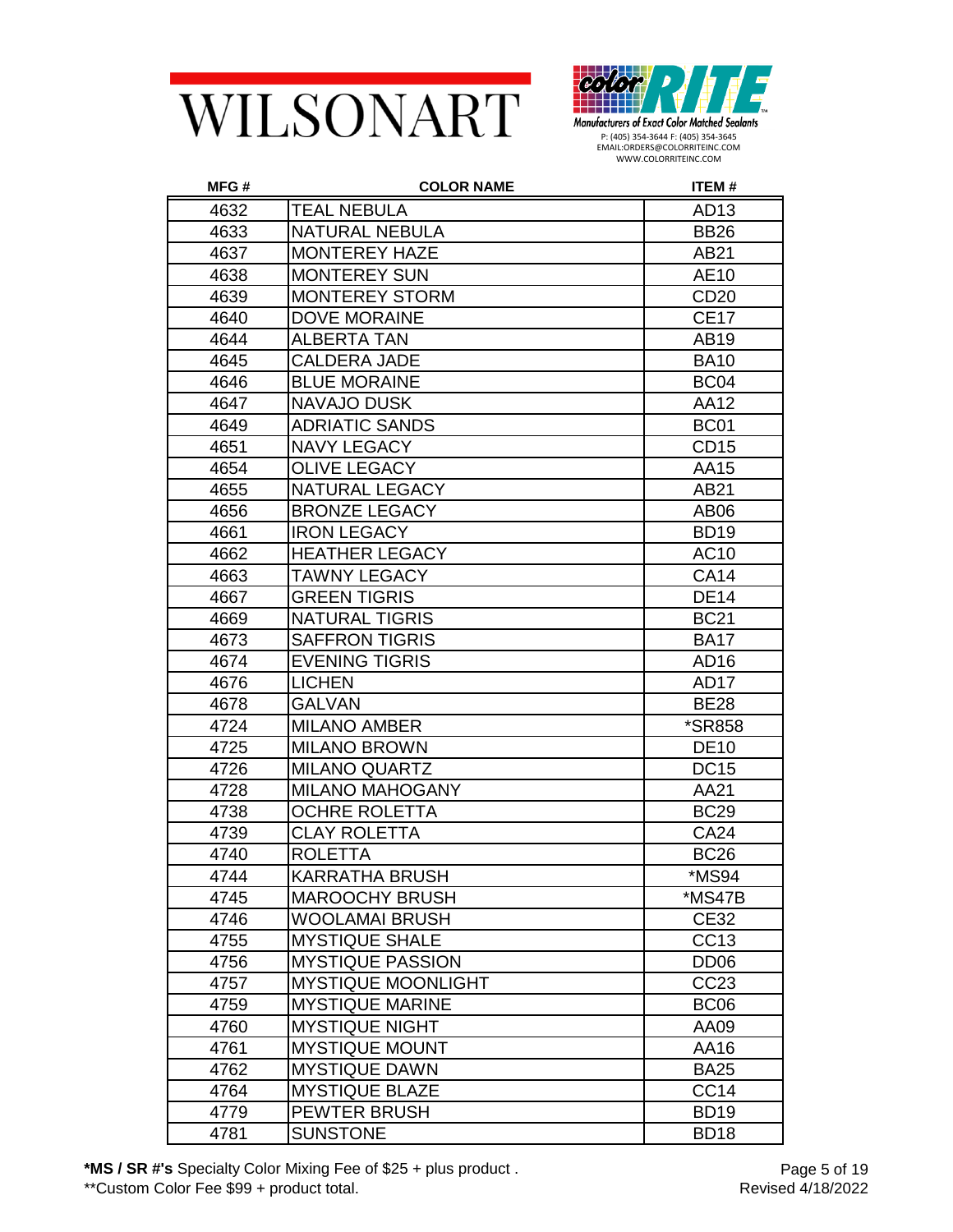



| MFG# | <b>COLOR NAME</b>         | ITEM#            |
|------|---------------------------|------------------|
| 4783 | WHITE TIGRIS              | AE25             |
| 4785 | <b>GLAZED CREAM</b>       | <b>BM01</b>      |
| 4790 | <b>GREYSTONE</b>          | <b>DB11</b>      |
| 4792 | <b>FIELDSTONE</b>         | <b>BA30</b>      |
| 4793 | <b>WINDSWEPT</b>          | AE10             |
| 4794 | <b>WINDSWEPT BRONZE</b>   | AA21             |
| 4795 | WINDSWEPT PEWTER          | CC21             |
| 4796 | <b>BURNISHED CHESTNUT</b> | DC <sub>09</sub> |
| 4797 | <b>BURNISHED SPRUCE</b>   | AD <sub>18</sub> |
| 4798 | <b>BURNISHED EMBER</b>    | **CUSTOM         |
| 4806 | <b>ILLAWARRA BRUSH</b>    | AM02             |
| 4807 | <b>MELON BRUSH</b>        | <b>BE22</b>      |
| 4809 | <b>OXYGEN</b>             | CC <sub>23</sub> |
| 4810 | TITANIUM                  | AA11             |
| 4811 | <b>SILICON</b>            | AA16             |
| 4813 | <b>NICKEL EV</b>          | <b>AE18</b>      |
| 4814 | <b>TUNGSTEN</b>           | CB <sub>09</sub> |
| 4815 | <b>CESIUM</b>             | <b>AC21</b>      |
| 4816 | GOLD                      | <b>BB24</b>      |
| 4817 | <b>KRYPTON</b>            | <b>BD13</b>      |
| 4818 | <b>COPPER</b>             | CC14             |
| 4821 | <b>BARCOO BRUSH</b>       | AA07             |
| 4822 | <b>BERYL BRUSH</b>        | <b>CE19</b>      |
| 4823 | <b>ANTIQUE BRUSH</b>      | <b>DM02</b>      |
| 4824 | WINDSWEPT ORE             | AD <sub>26</sub> |
| 4825 | WINDSWEPT ALLOY           | AE09             |
| 4826 | WINDSWEPT COPPER          | CA13             |
| 4827 | <b>ION</b>                | <b>DD15</b>      |
| 4828 | <b>TEK</b>                | <b>DD15</b>      |
| 4829 | <b>SATIN SILVER</b>       | <b>CA17</b>      |
| 4830 | <b>SATIN STAINLESS</b>    | <b>BD25</b>      |
| 4831 | <b>SATIN LUSTER</b>       | BB <sub>06</sub> |
| 4832 | <b>SATIN OXIDE</b>        | <b>AE18</b>      |
| 4835 | TUMBLED ROCA              | <b>BB26</b>      |
| 4836 | VILLA ROCA                | <b>BD30</b>      |
| 4837 | TERRA ROCA                | <b>BC21</b>      |
| 4838 | <b>ANTIQUE ROCA</b>       | CC10             |
| 4840 | <b>AQUA BRUSH</b>         | <b>CA06</b>      |
| 4841 | <b>DESERT ZEPHYR</b>      | AB26             |
| 4842 | <b>CANYON ZEPHYR</b>      | <b>CA25</b>      |
| 4843 | <b>MISTED ZEPHYR</b>      | <b>BD25</b>      |
| 4844 | <b>LODEN ZEPHYR</b>       | <b>BE28</b>      |
| 4845 | <b>TWILIGHT ZEPHYR</b>    | CB <sub>07</sub> |
| 4846 | <b>MORRO ZEPHYR</b>       | AA21             |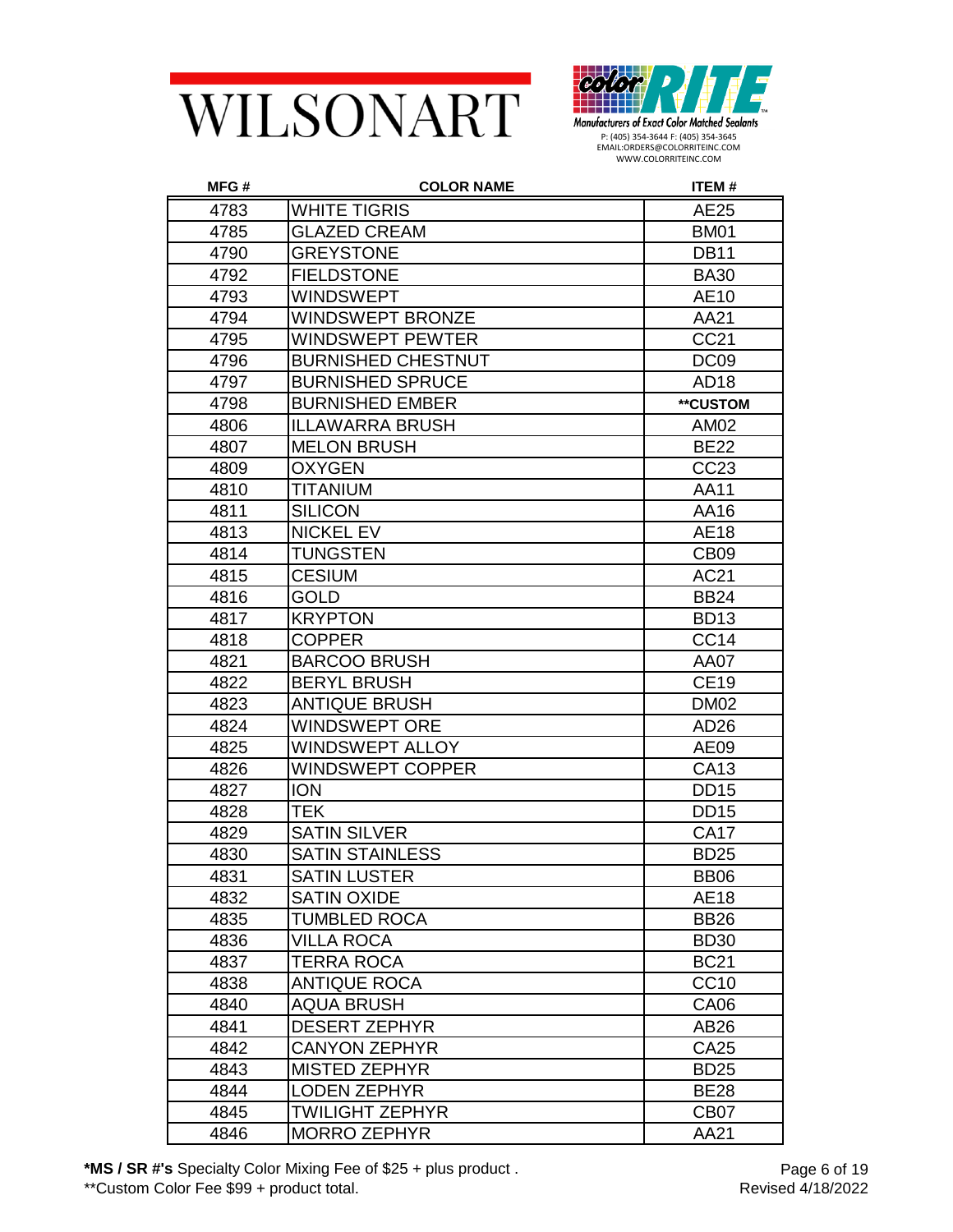



| MFG# | <b>COLOR NAME</b>      | <b>ITEM#</b>         |
|------|------------------------|----------------------|
| 4848 | <b>MISSION SAGE</b>    | AA03                 |
| 4853 | <b>MISSION STONE</b>   | CE <sub>06</sub>     |
| 4854 | <b>MISSION GLAZE</b>   | CC <sub>02</sub>     |
| 4856 | <b>CLOUD ZEPHYR</b>    | CB23                 |
| 4857 | <b>SHADOW ZEPHYR</b>   | <b>BE01</b>          |
| 4859 | <b>SPICED ZEPHYR</b>   | DD <sub>04</sub>     |
| 4860 | <b>SILVER ACHEMY</b>   | AA15                 |
| 4861 | <b>GOLD ACHEMY</b>     | *MS45B               |
| 4862 | SANDY TOPAZ            | DD <sub>12</sub>     |
| 4863 | <b>ANTIQUE TOPAZ</b>   | AC13                 |
| 4865 | JEWELED OPAL           | BD <sub>05</sub>     |
| 4866 | <b>JEWELED CORAL</b>   | <b>BE20</b>          |
| 4868 | <b>JEWELED IVORY</b>   | <b>DB09</b>          |
| 4869 | <b>WESTERN WHITE</b>   | <b>BE22</b>          |
| 4871 | <b>WESTERN SUEDE</b>   | <b>DE16</b>          |
| 4872 | <b>WESTERN STORM</b>   | <b>CA01</b>          |
| 4873 | <b>WESTERN BRONZE</b>  | <b>CB19</b>          |
| 4874 | <b>WESTERN HILLS</b>   | <b>BA13</b>          |
| 4875 | <b>WESTERN IRON</b>    | AA09                 |
| 4876 | SHEER MESH             | <b>BE22</b>          |
| 4877 | <b>GREY MESH</b>       | <b>BB13-V2</b>       |
| 4878 | <b>PEWTER MESH</b>     | <b>DB11</b>          |
| 4879 | <b>STEEL MESH</b>      | CE24-V2              |
| 4880 | <b>CARBON MESH</b>     | <i><b>*SR778</b></i> |
| 4882 | OILED SOAPSTONE        | AA13                 |
| 4883 | SABLE SOAPSTONE        | CB <sub>04</sub>     |
| 4884 | <b>FLAME SOAPSTONE</b> | <b>BE03</b>          |
| 4885 | <b>GREEN SOAPSTONE</b> | AC30                 |
| 4886 | PEARL SOAPSTONE        | AA15                 |
| 4887 | <b>TAN SOAPSTONE</b>   | <b>BA24</b>          |
| 4888 | <b>RUSTIC SLATE</b>    | AA09                 |
| 4889 | <b>MILANO BALTIC</b>   | <b>BA12</b>          |
| 4890 | <b>MILANO BLAZE</b>    | DD <sub>02</sub>     |
| 4891 | <b>MILANO ROSSO</b>    | <b>BE16</b>          |
| 4892 | POLISHED MOSAIC        | AA01                 |
| 4893 | <b>TUMBLED MOSAIC</b>  | <b>AE17</b>          |
| 4894 | <b>TUMBLED MOSAIC</b>  | AD12                 |
| 4895 | <b>GIRONA ENVY</b>     | AE30                 |
| 4896 | <b>GIRONA BEACH</b>    | AA02                 |
| 4897 | <b>GIRONA CAVERN</b>   | <b>DE10</b>          |
| 4898 | <b>GIRONA CLIFF</b>    | <b>CB02</b>          |
| 4899 | <b>FROSTED GLASS</b>   | CE <sub>08</sub>     |
| 4900 | <b>SEA GLASS</b>       | *MS143               |
| 4901 | <b>BOTTLE GLASS</b>    | <b>BC31</b>          |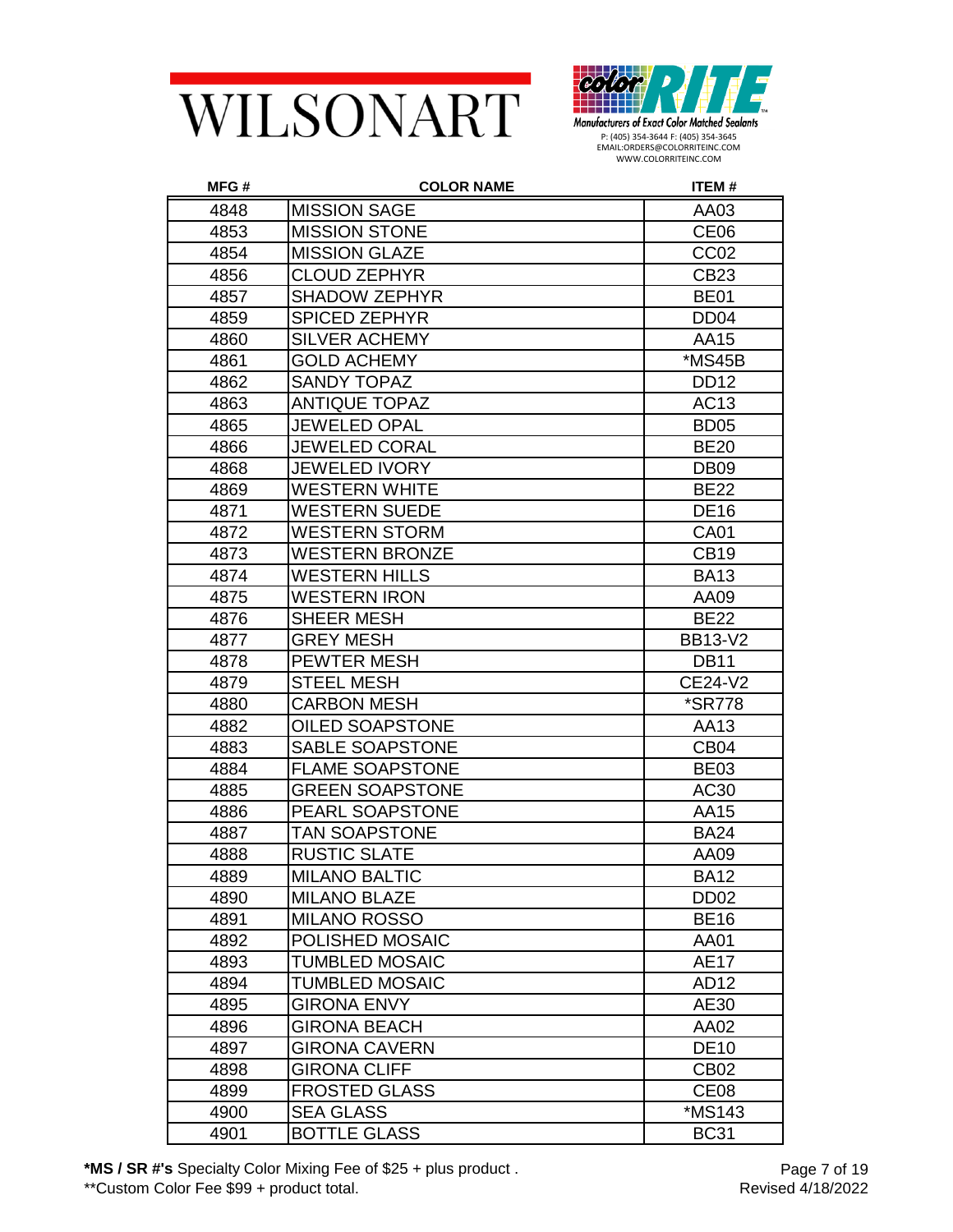



| MFG# | <b>COLOR NAME</b>        | ITEM#                |
|------|--------------------------|----------------------|
| 4902 | <b>MERCURY GLASS</b>     | <b>DB11</b>          |
| 4903 | <b>ANTIQUE GLASS</b>     | AD16                 |
| 4904 | <b>DESERT SPRINGS</b>    | <b>DD10</b>          |
| 4905 | <b>SPICEWOOD SPRINGS</b> | AE21                 |
| 4906 | <b>WILLOW SPRINGS</b>    | AA09                 |
| 4907 | <b>DEEP SPRINGS</b>      | AA13                 |
| 4908 | <b>WHITE TEA</b>         | <b>AE28</b>          |
| 4909 | <b>GINSENG TEA</b>       | <b>CC10</b>          |
| 4910 | <b>CHAI TEA</b>          | <b>CB12</b>          |
| 4911 | <b>SOFT GOLD MESH</b>    | AC09                 |
| 4912 | <b>GILDED MESH</b>       | <b>CE18</b>          |
| 4913 | <b>EGGPLANT</b>          | <i><b>*MS158</b></i> |
| 4914 | <b>POMEGRANATE</b>       | <b>DB12</b>          |
| 4915 | <b>TANGERINE</b>         | <b>BB14</b>          |
| 4916 | <b>SWEET CORN</b>        | <i><b>*SR798</b></i> |
| 4917 | <b>KIWI</b>              | AA05                 |
| 4918 | <b>SPROUT</b>            | AE04                 |
| 4919 | <b>BLUE AGAVE</b>        | <b>CUSTOM</b>        |
| 4920 | <b>MADURA CITRINE</b>    | <b>CE20</b>          |
| 4921 | <b>MADURA GARNET</b>     | <b>CC11</b>          |
| 4922 | <b>MADURA PEARL</b>      | CC <sub>20</sub>     |
| 4923 | <b>MADURA GOLD</b>       | AB <sub>06</sub>     |
| 4924 | <b>WHITE CARRARA</b>     | <b>CE28</b>          |
| 4925 | <b>CALCUTTA MARBLE</b>   | <b>BE32</b>          |
| 4926 | <b>BLACK ALICANTE</b>    | <b>BA32-V2</b>       |
| 4927 | <b>CREMA MARFIL</b>      | CC13                 |
| 4928 | <b>VENETIAN IVORY</b>    | AC30                 |
| 4929 | <b>BORDEAUX JUPARANA</b> | <b>AB27</b>          |
| 4930 | <b>VENETIAN ALE</b>      | AC30                 |
| 4931 | WHITE JUPARANA           | CE01                 |
| 4932 | <b>GOLDEN JUPARANA</b>   | AE24                 |
| 4933 | CREAM FIZZ               | AB26                 |
| 4934 | <b>AQUA FIZZ</b>         | <b>CB18</b>          |
| 4935 | <b>BERRY FIZZ</b>        | *MS292               |
| 4936 | <b>MIDWAY</b>            | CB <sub>14</sub>     |
| 4937 | <b>PINBALL</b>           | CC23                 |
| 4938 | <b>ARCADE</b>            | AA09                 |
| 4939 | <b>VAPOR STRANDZ</b>     | <b>CE28</b>          |
| 4940 | <b>ASTRO STRANDZ</b>     | <b>BC20</b>          |
| 4941 | <b>COSMIC STRANDZ</b>    | <b>BB05</b>          |
| 4942 | <b>CRISP LINEN</b>       | <b>CE29</b>          |
| 4943 | <b>CLASSIC LINEN</b>     | *SR743               |
| 4944 | <b>CASUAL LINEN</b>      | AE23                 |
| 4945 | ORGANIC COTTON           | <b>BE32</b>          |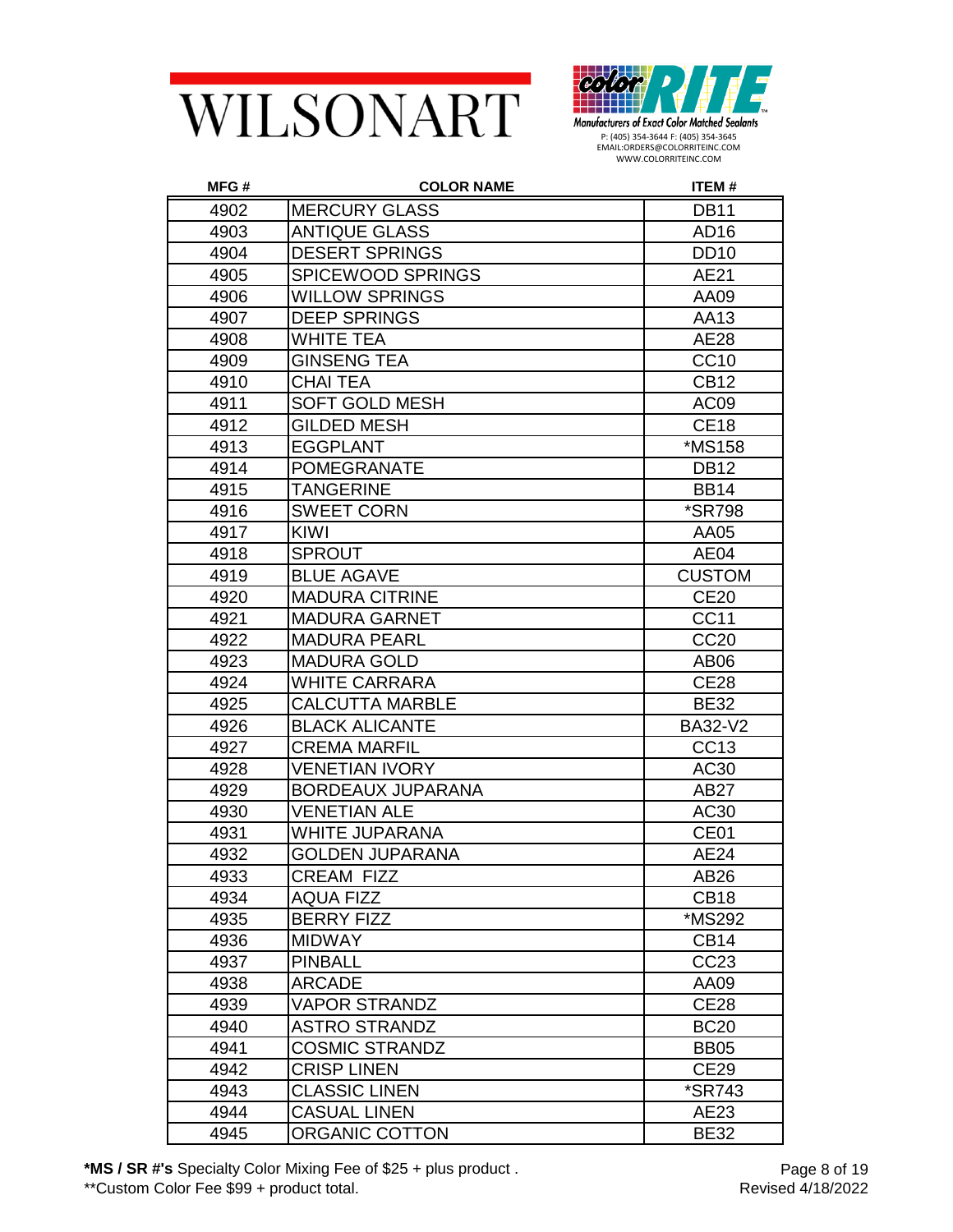



| MFG# | <b>COLOR NAME</b>              | ITEM#            |
|------|--------------------------------|------------------|
| 4946 | NATURAL COTTON                 | AD <sub>06</sub> |
| 4947 | <b>RAW COTTON</b>              | <b>BE01</b>      |
| 4948 | <b>BRECCIA NOVELLE</b>         | AA21             |
| 4951 | <b>BRECCIA</b>                 | <b>DB15</b>      |
| 4952 | <b>TYPHOON ICE</b>             | <b>BD21</b>      |
| 4953 | <b>TYPHOON GOLD</b>            | <b>BC21</b>      |
| 4954 | <b>ITALIAN WHITE DI PESCO</b>  | AA10             |
| 4955 | CAFÉ DI PESCO                  | <b>DB11</b>      |
| 4956 | <b>GOLDEN LIGHTNING</b>        | <b>DC13</b>      |
| 4957 | <b>MOCHA FANTASTICO</b>        | <b>CA19</b>      |
| 4958 | <b>CHOCOLATE BROWN GRANITE</b> | *MS10B           |
| 4959 | <b>MADRE PEROLA</b>            | <b>BE22</b>      |
| 4961 | <b>DENIM TRACERY</b>           | <b>DD14</b>      |
| 4962 | <b>GESSO TRACERY</b>           | <b>CE28</b>      |
| 4963 | <b>FADED TRELLIS</b>           | <b>BE01</b>      |
| 4964 | <b>SHADOW TRELLIS</b>          | *MS281           |
| 4965 | <b>BASKET WEAVING 101</b>      | <b>CE29</b>      |
| 4966 | <b>BASKET WEAVING 201</b>      | *MS01B           |
| 4967 | <b>URBAN BRONZE</b>            | AC <sub>04</sub> |
| 4968 | <b>URBAN IRON</b>              | AA09             |
| 4969 | <b>TWEEDISH</b>                | AM02             |
| 4971 | <b>BRONZITE</b>                | <b>CE11</b>      |
| 4972 | <b>BETTY</b>                   | CC23             |
| 4973 | <b>ENDORA</b>                  | <b>BB31</b>      |
| 4974 | <b>BLANCA NATIRA</b>           | CC <sub>17</sub> |
| 4975 | <b>SEPIA NATIRA</b>            | AE23             |
| 4976 | <b>DUSK NATIRA</b>             | <b>BE16</b>      |
| 4977 | <b>CRUNCH</b>                  | DB <sub>01</sub> |
| 4978 | <b>HENNA VESTA</b>             | CE <sub>06</sub> |
| 4979 | <b>INK VESTA</b>               | <b>DE03</b>      |
| 4980 | <b>PORTORO</b>                 | AE19             |
| 4981 | CALCATTA ORO                   | <b>BA25</b>      |
| 4982 | <b>SANTO JADE</b>              | AA03             |
| 4983 | <b>SANTO AZUL</b>              | CC30             |
| 4984 | <b>AMBER SPARKLE</b>           | <b>DB10</b>      |
| 4985 | <b>BURNISHED SHADOW</b>        | AE21             |
| 4987 | <b>LECHE VESTA</b>             | AA12             |
| 4988 | <b>MERCURY VESTA</b>           | <b>AE18</b>      |
| 4989 | <b>RUGGED LINEN</b>            | <b>BA16</b>      |
| 4990 | <b>FLAX LINEN</b>              | CD29             |
| 4991 | <b>PRESSED LINEN</b>           | <b>DD15</b>      |
| 4992 | <b>TAILORED LINEN</b>          | <b>BB02</b>      |
| 4993 | <b>IRISH LINEN</b>             | CA22-V2          |
| 4994 | <b>FIRED STEEL</b>             | <b>CC11</b>      |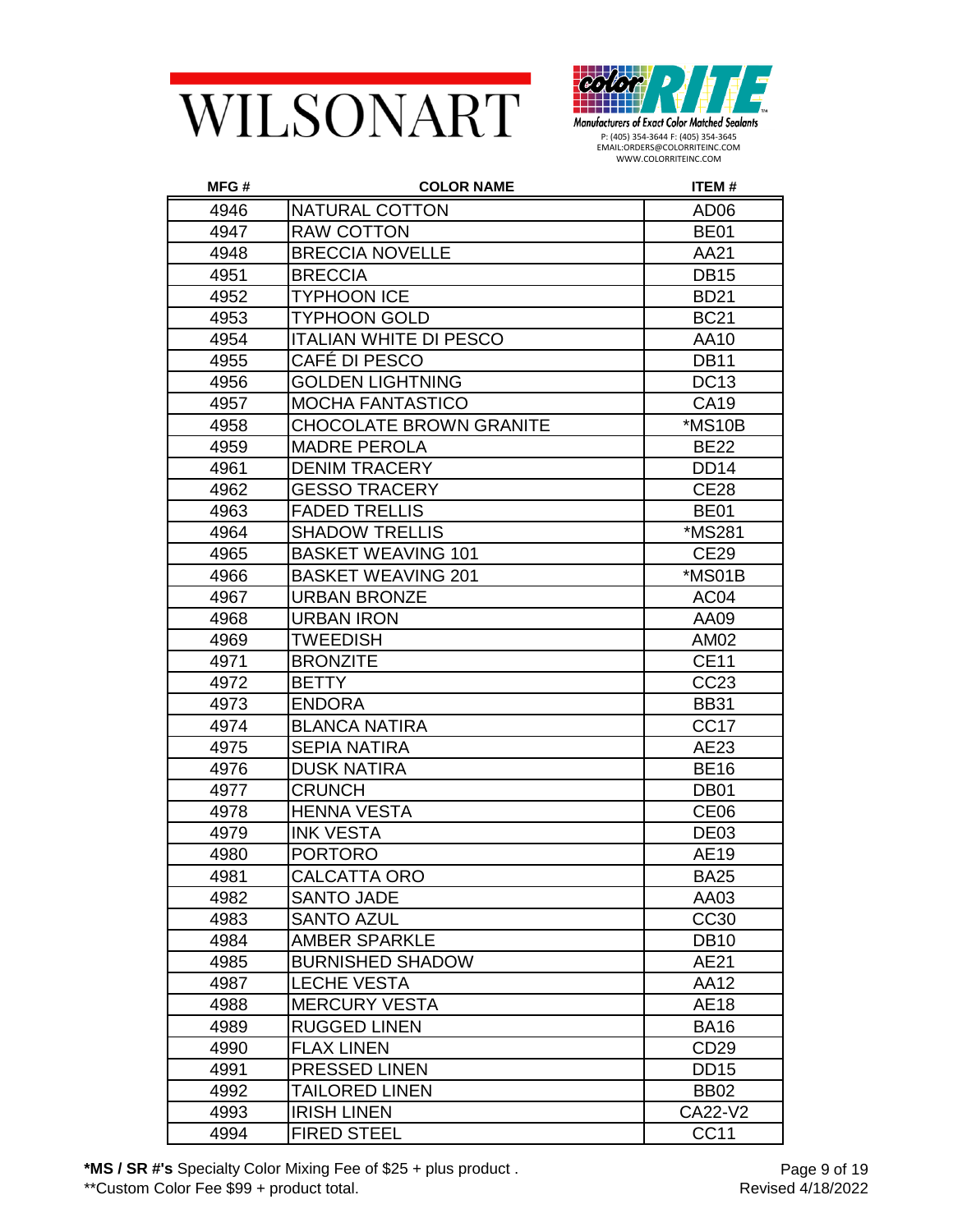



| MFG# | <b>COLOR NAME</b>       | ITEM#                |
|------|-------------------------|----------------------|
| 4995 | <b>FORGED STEEL</b>     | AA03                 |
| 4996 | <b>HIGH RISE</b>        | <b>CE29</b>          |
| 4998 | <b>ANDORRA SHADOW</b>   | <b>BE23</b>          |
| 4999 | <b>ANDORRA FOG</b>      | <b>DB14</b>          |
| 5000 | <b>TOFFEE DI PESCO</b>  | <b>BD11</b>          |
| 5001 | PEARL SEQUOIA           | <b>AA11</b>          |
| 5002 | <b>OYSTER SEQUOIA</b>   | CC31                 |
| 5003 | <b>WHITE CASCADE</b>    | <b>BE32</b>          |
| 5004 | <b>DUSK CASCADE</b>     | <b>BD19</b>          |
| 5005 | <b>SIERRA CASCADE</b>   | CM <sub>04</sub>     |
| 5006 | <b>COTE S'AZUR NOIR</b> | AB <sub>02</sub>     |
| 5008 | <b>PRALINE ANTICO</b>   | <b>DB14</b>          |
| 5009 | PEBBLE PIAZZA           | <b>CE29</b>          |
| 5010 | <b>DRAMA MARBLE</b>     | <b>BE32</b>          |
| 5011 | POTTER'S CLAY           | CE <sub>07</sub>     |
| 5012 | <b>MAGNOLIA</b>         | <b>CE28</b>          |
| 5013 | <b>MUSHROOM</b>         | CD <sub>27</sub>     |
| 5014 | <b>BATTLESHIP</b>       | <b>DD14</b>          |
| 5015 | <b>NORDIC LINEN</b>     | <b>BE19-V2</b>       |
| 5017 | <b>WASHI CRYSTAL</b>    | <b>BD24</b>          |
| 5022 | POLISHED CONCRETE       | CE <sub>07</sub>     |
| 5024 | <b>BLACKBIRD</b>        | <b>BC17</b>          |
| 5027 | <b>ARENITE CREAM</b>    | <b>CE29</b>          |
| 5028 | <b>SOMBRA</b>           | <b>BC17</b>          |
| 7039 | WINDSOR MAHOGANY        | <b>CA18</b>          |
| 7040 | <b>FIGURED MAHOGANY</b> | <b>BD28</b>          |
| 7054 | <b>WILD CHERRY</b>      | DD <sub>05</sub>     |
| 7061 | <b>NATURAL PEAR</b>     | *MS50B               |
| 7062 | <b>CONGO SPRUCE</b>     | <b>BB24</b>          |
| 7064 | <b>ESCADA</b>           | <b>AC14</b>          |
| 7110 | <b>MONTANA WALNUT</b>   | CC <sub>05</sub>     |
| 7122 | <b>EMPIRE MAHOGANY</b>  | <b>BD28</b>          |
| 7209 | <b>NEPAL TEAK</b>       | <b>CB02</b>          |
| 7213 | <b>IVORYWOOD</b>        | <b>BB31</b>          |
| 7806 | <b>BANNISTER OAK</b>    | AA06                 |
| 7816 | <b>SOLAR OAK</b>        | DB <sub>05</sub>     |
| 7833 | QUARTERED OAK           | <b>BB24</b>          |
| 7850 | <b>BEIGEWOOD</b>        | <b>BA24</b>          |
| 7885 | <b>ENGLISH OAK</b>      | AD <sub>08</sub>     |
| 7888 | <b>GOLDEN OAK</b>       | AA06                 |
| 7902 | <b>PLANKED MAPLE</b>    | <b>CE14</b>          |
| 7907 | PEARL WHITE BIRDSEYE    | <b>BA25</b>          |
| 7909 | <b>FUSION MAPLE</b>     | <i><b>*SR755</b></i> |
| 7911 | <b>MANITOBA MAPLE</b>   | AE10                 |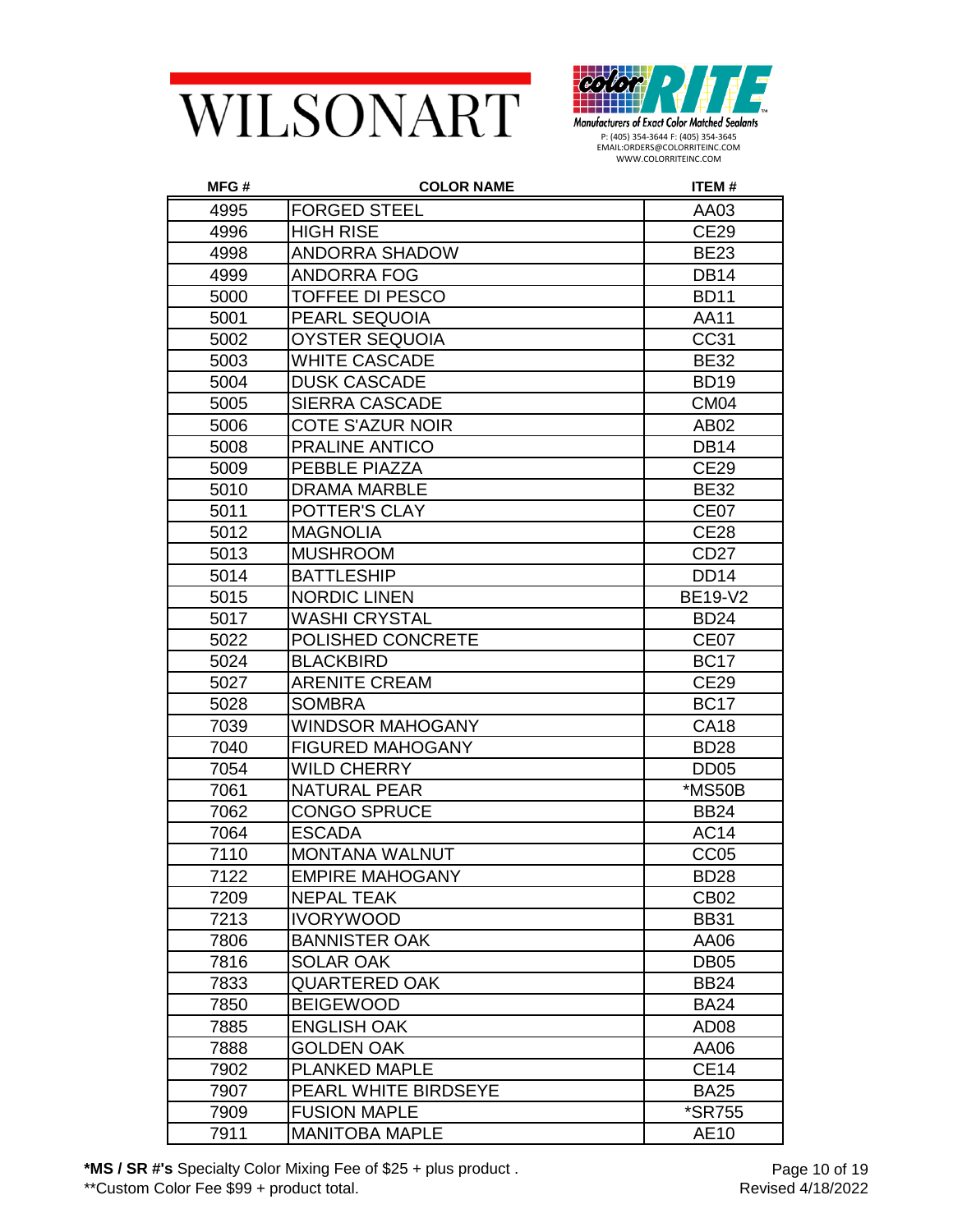



| MFG# | <b>COLOR NAME</b>          | <b>ITEM#</b>         |
|------|----------------------------|----------------------|
| 7917 | <b>HEIRLOOM MARQUERRY</b>  | <b>BD28</b>          |
| 7918 | <b>GUILDED MARQUETRY</b>   | <b>BC21</b>          |
| 7919 | <b>AMBER CHERRY</b>        | <b>DD05</b>          |
| 7921 | TUSCAN WALNUT              | CD <sub>23</sub>     |
| 7922 | <b>BRIGHTON WALNUT</b>     | <b>BD28</b>          |
| 7923 | <b>VERSAILLES ANIGRE</b>   | AC31                 |
| 7924 | <b>BILTMORE CHERRY</b>     | <b>CA18</b>          |
| 7925 | <b>MONTICELLO MAPLE</b>    | <b>BB24</b>          |
| 7926 | <b>BEDFORD CHERRY</b>      | <b>CE14</b>          |
| 7927 | <b>SAVOY CHERRY</b>        | <b>BE20</b>          |
| 7928 | <b>CASTLE OAK</b>          | <b>BB24</b>          |
| 7929 | <b>HUNTINGTON MAPLE</b>    | CB <sub>03</sub>     |
| 7931 | ZAFFRAN                    | DD <sub>02</sub>     |
| 7932 | <b>SANARA</b>              | DA04                 |
| 7933 | <b>CAFELLE</b>             | <b>BE17</b>          |
| 7934 | <b>CROWNE BURL</b>         | DE01                 |
| 7935 | <b>SHAKER CHERRY</b>       | <b>DM03</b>          |
| 7936 | <b>WILLIAMSBURG CHERRY</b> | <b>DM03</b>          |
| 7937 | <b>RIVER CHERRY</b>        | <b>DM02</b>          |
| 7938 | <b>NEW AGE OAK</b>         | CC10                 |
| 7939 | <b>BLOND ECHO</b>          | DD <sub>08</sub>     |
| 7941 | <b>TAN ECHO</b>            | <i><b>*SR893</b></i> |
| 7942 | COCOBALA                   | <b>BD15</b>          |
| 7943 | <b>COLOMBIAN WALNUT</b>    | <b>BA12</b>          |
| 7944 | <b>MADAGASCAR</b>          | <b>BC17</b>          |
| 7945 | <b>XANADU</b>              | <b>BA12</b>          |
| 7946 | <b>BRAZILWOOD</b>          | <b>DE11</b>          |
| 7947 | <b>RIO</b>                 | <b>DA04</b>          |
| 7948 | <b>MAMBO</b>               | <b>DM03</b>          |
| 7949 | <b>ASIAN NIGHT</b>         | AE21                 |
| 7951 | <b>ASIAN SUN</b>           | <b>DE11</b>          |
| 7952 | <b>ASIAN SAND</b>          | AB15                 |
| 7953 | <b>HARVEST MAPLE</b>       | <b>BB15</b>          |
| 7954 | NATURAL RIFT               | AC <sub>06</sub>     |
| 7955 | <b>CHARDONNAY</b>          | DD <sub>08</sub>     |
| 7956 | <b>HONDURAN MAHOGANY</b>   | AB10                 |
| 7957 | <b>ZANZIBAR</b>            | <b>DA04</b>          |
| 7958 | <b>KENYA MAHOGANY</b>      | <b>BD28</b>          |
| 7959 | <b>HAMPTON WALNUT</b>      | <b>BA11</b>          |
| 7960 | <b>STUDIO TEAK</b>         | DD <sub>07</sub>     |
| 7961 | <b>YARROW</b>              | **CUSTOM             |
| 7962 | <b>ALOE</b>                | BD <sub>26</sub>     |
| 7964 | <b>SKYLINE WALNUT</b>      | AE21                 |
| 7965 | <b>WALNUT HEIGHTS</b>      | CA32                 |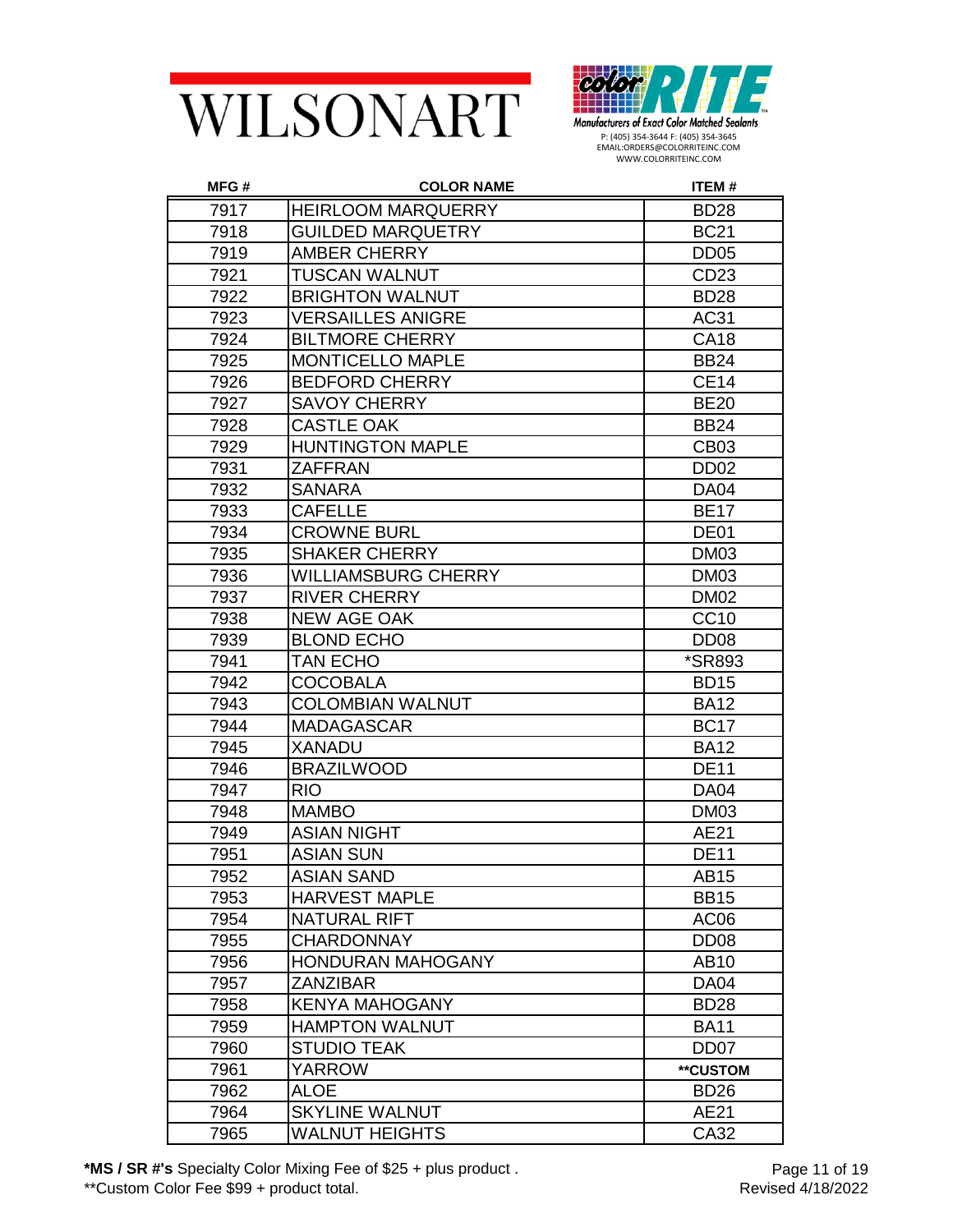



| MFG# | <b>COLOR NAME</b>      | ITEM#            |
|------|------------------------|------------------|
| 7966 | <b>5TH AVENUE ELM</b>  | <b>CA19</b>      |
| 7967 | PARK ELM UNTD PLY      | CC <sub>29</sub> |
| 7968 | <b>LOFT OAK</b>        | CC01             |
| 7969 | <b>WAREHOUSE OAK</b>   | <b>CC11</b>      |
| 7970 | <b>HIGH LINE</b>       | <b>DE16</b>      |
| 7971 | <b>UPTOWN WALNUT</b>   | <b>BE18</b>      |
| 7972 | <b>TRUSS MAPLE</b>     | <b>CA14</b>      |
| 7973 | <b>OLD MILL OAK</b>    | CC <sub>05</sub> |
| 7974 | OILED CHESTNUT         | AA06             |
| 7975 | <b>RAW CHESTNUT</b>    | <b>AB18</b>      |
| 7976 | <b>WHITE CYPRESS</b>   | CC <sub>26</sub> |
| 7977 | <b>WHITE BARN</b>      | AC32-V2          |
| 7978 | <b>BLUE BARN</b>       | *MS215           |
| 7979 | <b>RED BARN</b>        | AC31             |
| 7980 | <b>ZEBRAWOOD</b>       | <b>BE20</b>      |
| 7981 | <b>LANDMARK WOOD</b>   | CC32             |
| 7982 | <b>BUKA BARK</b>       | CC <sub>01</sub> |
| 7983 | <b>BOARDWALK OAK</b>   | AC30             |
| 7984 | <b>MANGALORE MANGO</b> | <b>BA13</b>      |
| 7985 | <b>MORELIA MANGO</b>   | DD <sub>02</sub> |
| 7986 | PASADENA OAK           | <b>BB15</b>      |
| 7987 | PALISADES OAK          | <b>CA28</b>      |
| 7988 | <b>HIBISCUS CHERRY</b> | <b>AC14</b>      |
| 7989 | PERSIAN CHERRY         | CC <sub>12</sub> |
| 7990 | <b>MISSION MAPLE</b>   | AE10             |
| 7991 | <b>NEOWALNUT</b>       | <b>CB19</b>      |
| 7992 | PINNACLE WALNUT        | <b>BA13</b>      |
| 7993 | <b>FLORENCE WALNUT</b> | <b>BA12</b>      |
| 7994 | <b>LOWEL ASH</b>       | <b>BE12</b>      |
| 7995 | <b>STERLING ASH</b>    | <b>BD19</b>      |
| 7996 | <b>NATURAL RECON</b>   | <b>CC10</b>      |
| 7997 | <b>EBONY RECON</b>     | AB02             |
| 7998 | <b>LOW LINE</b>        | AE19             |
| 7999 | <b>FIELD ELM</b>       | CB <sub>28</sub> |
| 8200 | WHITE DRIFTWOOD        | AD <sub>06</sub> |
| 8201 | <b>GREY ELM</b>        | AD14-V2          |
| 8202 | <b>LIGHT OAK PLY</b>   | AB22             |
| 8203 | <b>SILVER OAK PLY</b>  | <b>AE18</b>      |
| 8204 | <b>WEATHERED CHAR</b>  | <b>BE23</b>      |
| 8205 | <b>EBONY CHAR</b>      | AA09             |
| 8206 | <b>SADDLE OAK</b>      | <b>BA12</b>      |
| 8207 | <b>BRANDED OAK</b>     | DD <sub>07</sub> |
| 8208 | <b>FAWN CYPRESS</b>    | <b>BD18</b>      |
| 8209 | VERANDA TEAK           | CD <sub>20</sub> |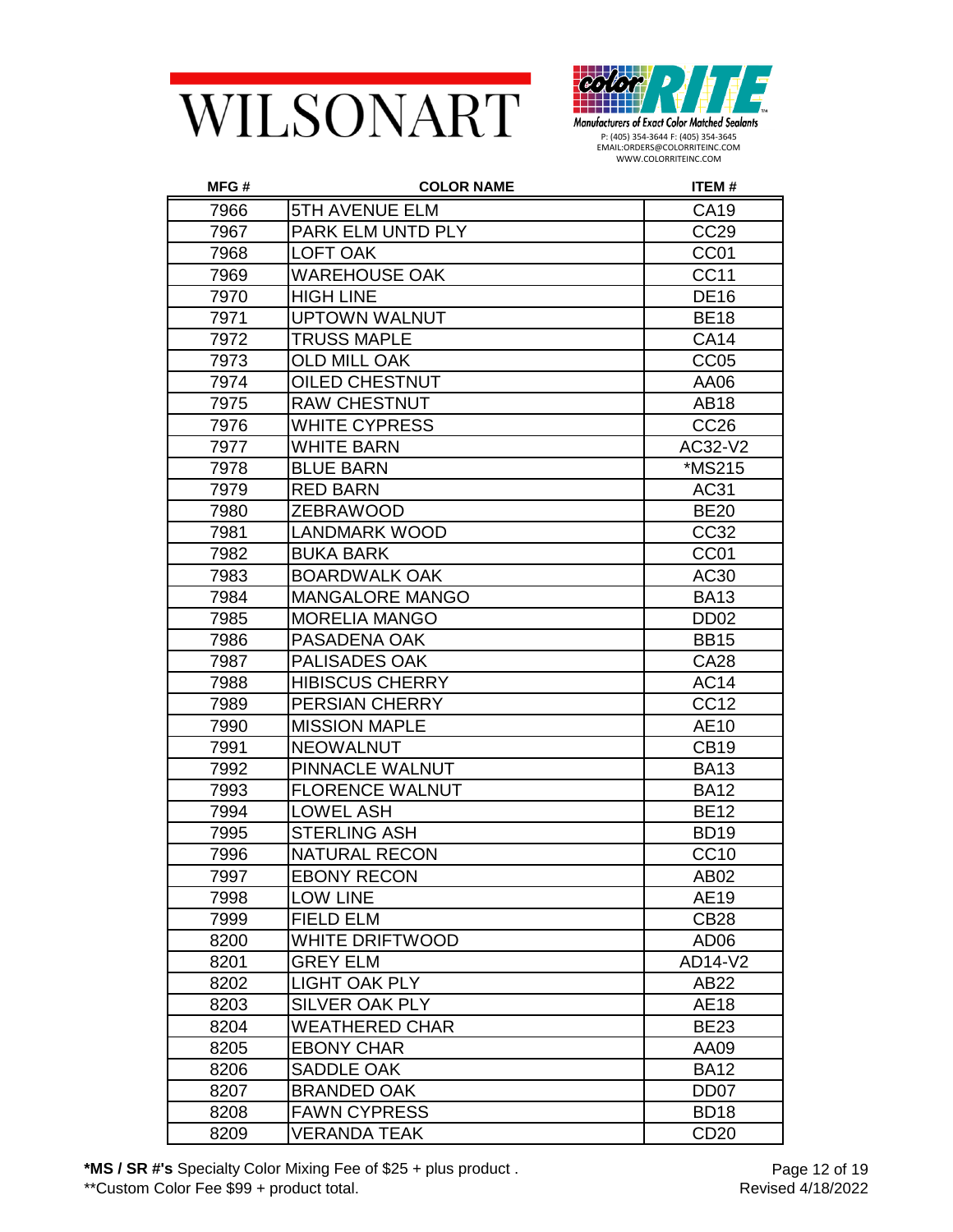



| MFG#  | <b>COLOR NAME</b>           | ITEM#            |
|-------|-----------------------------|------------------|
| 8210  | PORTICO TEAK                | DE <sub>03</sub> |
| 8211  | PHANTOM PEARL               | <b>CE29</b>      |
| 8212  | PHANTOM ECRU                | <b>BE22</b>      |
| 8213  | PHANTOM COCOA               | <b>DB15</b>      |
| 8214  | PHANTOM CHARCOAL            | *SR650           |
| 8215  | <b>ANTIQUE BOURBON PINE</b> | <b>CE14</b>      |
| 8216  | <b>ANTIQUE MARULA PINE</b>  | AE19             |
| 8217  | <b>ITALIAN SILVER ASH</b>   | <b>CM04</b>      |
| 8218  | KINGSWOOD WALNUT            | <b>DE16</b>      |
| 8220  | <b>FRENCH PEAR</b>          | AB06             |
| 8226  | <b>DERING FOREST</b>        | <b>CE11</b>      |
| 8229  | <b>FRISTON ASH</b>          | CD <sub>10</sub> |
| 8234  | <b>BELAIR</b>               | <b>BA25</b>      |
| 10669 | <b>CITRUS ORANGE</b>        | <b>DB16</b>      |
| 10734 | <b>LIMBER MAPLE</b>         | AE10             |
| 10738 | <b>CHERRY</b>               | <b>CC12</b>      |
| 10745 | <b>FONTHILL PEAR</b>        | AC01             |
| 10766 | <b>BLOND TUSCANI</b>        | AA18             |
| 10767 | <b>MAPLE SUGAR</b>          | <b>BD30</b>      |
| 10768 | <b>GOLDEN ANAGRE</b>        | AE10             |
| 10776 | <b>KENSINGTON MAPLE</b>     | AE10             |
| 11029 | <b>URBAN ANAGRE</b>         | CA30             |
| 11046 | <b>MOCHA CHERRY</b>         | <b>DC05</b>      |
| 11052 | <b>COASTAL OAK</b>          | <b>BA24</b>      |
| 11054 | <b>STRATA WOOD</b>          | DD <sub>03</sub> |
| 11067 | <b>HEMLOCK</b>              | DD <sub>02</sub> |
| 11089 | <b>TRUFFLE CHERRY</b>       | AB10             |
| 11096 | <b>CORDOBA CHERRY</b>       | <b>BE12</b>      |
| 11151 | <b>PORTABELLO</b>           | <b>DC11</b>      |
| 13041 | <b>BRONZE TERRA</b>         | <b>CA19</b>      |
| 13042 | <b>ARTISTRY GOLD</b>        | CC32             |
| 13044 | <b>TAN FIBER</b>            | AC <sub>06</sub> |
| 13048 | <b>TUSCAN RED</b>           | <b>CE25</b>      |
| 15501 | <b>SNOW WHITE VELVET</b>    | <b>BC14</b>      |
| 15503 | <b>SILVER VELVET</b>        | AE02             |
| 15504 | <b>CHARCOAL VELVET</b>      | CC30             |
| 15505 | <b>BLACK VELVET</b>         | <b>BC17</b>      |
| 17000 | <b>ASHBEE OAK</b>           | <b>AE17</b>      |
| 17001 | <b>RUSKIN OAK</b>           | <b>BD18</b>      |
| 17002 | <b>FISHER OAK</b>           | <b>BC21</b>      |
| 17003 | <b>STICKLEY OAK</b>         | CB <sub>04</sub> |
| 17004 | <b>CARTER OAK</b>           | AC30             |
| 17005 | <b>MORRI OAK</b>            | DB <sub>04</sub> |
| 17014 | <b>SUMMER OAK</b>           | AA11             |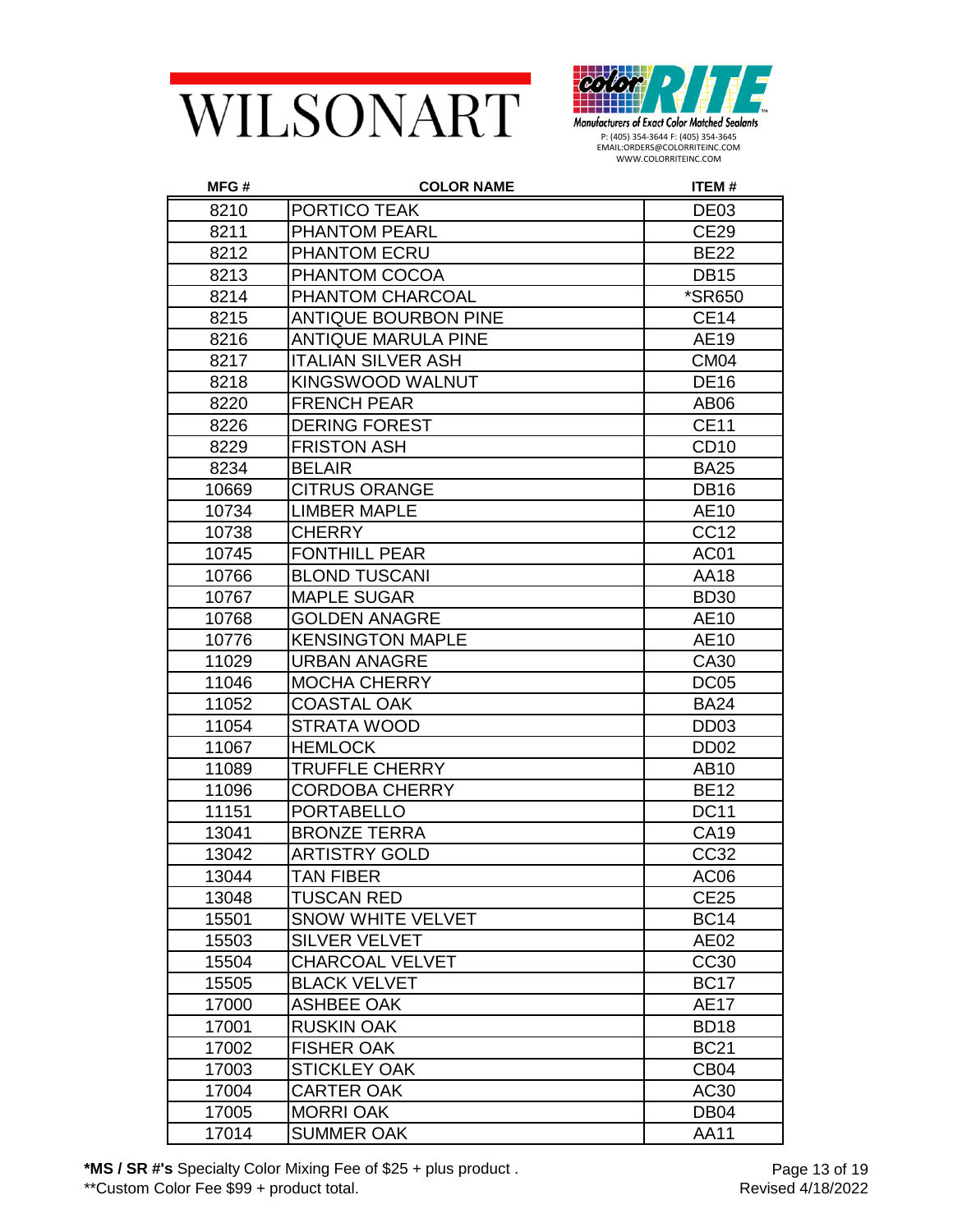



| MFG#            | <b>COLOR NAME</b>     | ITEM#                |
|-----------------|-----------------------|----------------------|
| 17707           | <b>SLATE VELVET</b>   | AE21                 |
| D <sub>12</sub> | <b>REGIMENTAL RED</b> | <b>BA03</b>          |
| D <sub>14</sub> | <b>PORT</b>           | <b>BA05</b>          |
| D <sub>15</sub> | WINEBERRY             | <b>BA06</b>          |
| D <sub>25</sub> | <b>ATLANTIS</b>       | <b>BA08</b>          |
| D <sub>26</sub> | <b>PERSIAN BLUE</b>   | <b>AC17</b>          |
| D <sub>28</sub> | <b>SEASPRAY</b>       | <b>BA09</b>          |
| D <sub>30</sub> | NATURAL ALMOND        | <b>BM01</b>          |
| D304            | <b>ROSE BLUFF</b>     | DB <sub>06</sub>     |
| D307            | <b>HOLLYBERRY</b>     | <b>BB16</b>          |
| D308            | <b>IVORY ROSE</b>     | AB23                 |
| D315            | <b>PLATINUM</b>       | <b>BC01</b>          |
| D318            | <b>SHADOWBLUE</b>     | BC <sub>04</sub>     |
| D319            | <b>BLUE ICE</b>       | <b>BC05</b>          |
| D321            | <b>BRITTANY BLUE</b>  | BC <sub>06</sub>     |
| D322            | <b>BLUEJAY</b>        | BC07                 |
| D327            | <b>PEPPERDUST</b>     | BC <sub>09</sub>     |
| D328            | LARKSPUR              | <b>BC11</b>          |
| D329            | <b>BISQUE</b>         | AA18                 |
| D331            | <b>SAND</b>           | <b>CB15</b>          |
| D337            | <b>PEBBLE</b>         | AB <sub>27</sub>     |
| D341            | <b>MARIGOLD</b>       | <b>BC12</b>          |
| D346            | <b>DRESDEN BLUE</b>   | **CUSTOM             |
| D354            | <b>DESIGNER WHITE</b> | <b>BC14</b>          |
| D365            | <b>EMERALD</b>        | <b>DE02</b>          |
| D368            | <b>TAUPETONE</b>      | BD <sub>06</sub>     |
| D369            | <b>BURGUNDY</b>       | BD <sub>07</sub>     |
| D379            | <b>INDIGO</b>         | <b>BD14</b>          |
| D381            | <b>FASHION GREY</b>   | <b>BE01</b>          |
| D391            | <b>CLOUD</b>          | CB23                 |
| D403            | <b>WHITE SAND</b>     | BE <sub>07</sub>     |
| D412            | FORTUNEBERRY          | <b>BE10</b>          |
| D414            | <b>SHOGUN</b>         | <b>BE11</b>          |
| D417            | <b>LAPIS BLUE</b>     | <b>BE14</b>          |
| D421            | <b>MIDORI</b>         | <i><b>*SR641</b></i> |
| D422            | <b>MING GOLD</b>      | <b>BA17</b>          |
| D427            | <b>LINEN</b>          | DC <sub>06</sub>     |
| D43             | <b>DOESKIN</b>        | <b>BA14</b>          |
| D431            | <b>ALABASTER</b>      | <b>BA18</b>          |
| D432            | <b>CASHMERE</b>       | <b>BA19</b>          |
| D433            | <b>VICUNA</b>         | <b>BA20</b>          |
| D435            | <b>PONGEE</b>         | <b>BA22</b>          |
| D436            | <b>FLEECE</b>         | <b>BA23</b>          |
| D437            | <b>PUMA</b>           | <b>BA24</b>          |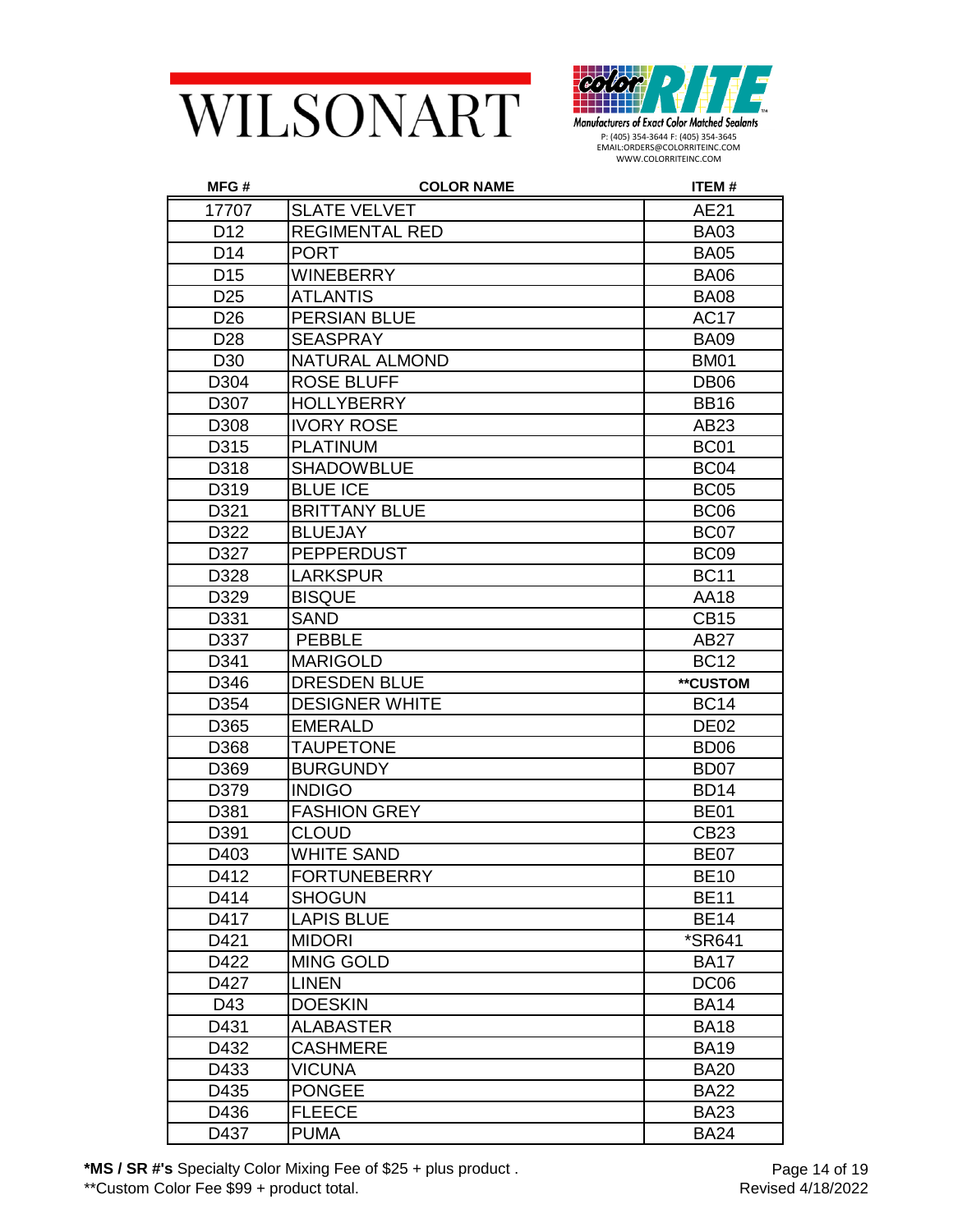



| MFG#             | <b>COLOR NAME</b>         | ITEM#                |
|------------------|---------------------------|----------------------|
| D439             | <b>WALLABY</b>            | <b>BA25</b>          |
| D442             | <b>ANDES CLAY</b>         | **CUSTOM             |
| D443             | <b>TIBETAN JADE</b>       | **CUSTOM             |
| D448             | <b>JUAREZ FLOWER</b>      | <i><b>*SR798</b></i> |
| D455             | <b>MONTPELLIER</b>        | <b>BB22</b>          |
| D456             | CAFÉ CRÈME                | <b>BB23</b>          |
| D457             | <b>ST. CROIX SKY</b>      | **CUSTOM             |
| D47              | <b>MOCCASIN</b>           | CC <sub>14</sub>     |
| D477             | <b>PROVENCE PEAR</b>      | <b>BE27</b>          |
| D478             | <b>AMAZON</b>             | <b>BE28</b>          |
| D481             | <b>TUSCAN OLIVE</b>       | <b>BE30</b>          |
| D482             | <b>BLACK FOREST</b>       | <b>BE31</b>          |
| D485             | PEARL BISQUE              | AB21                 |
| D486             | <b>PEARL MIST</b>         | <b>BE01</b>          |
| D487             | PEARL SILVER              | <b>BC01</b>          |
| D488             | PEARL DUST                | AB27                 |
| D493             | <b>ANTIQUE BRONZE</b>     | CA32                 |
| D494             | <b>ANTIQUE COPPER</b>     | <b>DM04</b>          |
| D495             | <b>COFFEE BEAN</b>        | <b>BA12</b>          |
| D497             | <b>FLAMINGO</b>           | **CUSTOM             |
| D498             | <b>ISLAND</b>             | <i><b>*SR775</b></i> |
| D499             | <b>SUNSHINE</b>           | CD <sub>14</sub>     |
| D <sub>50</sub>  | <b>KHAKI BROWN</b>        | AB31                 |
| D <sub>501</sub> | <b>ORANGE GROVE</b>       | CB <sub>05</sub>     |
| D <sub>502</sub> | <b>OCEAN</b>              | *MS31                |
| D <sub>503</sub> | <b>CEMENT</b>             | <i><b>*SR773</b></i> |
| D <sub>504</sub> | <b>FOSSIL SHALE</b>       | **CUSTOM             |
| D73              | <b>PEWTER</b>             | <b>BB02</b>          |
| D79              | <b>HUNTER GREEN</b>       | BB <sub>04</sub>     |
| D90              | <b>NORTH SEA</b>          | <b>BB05</b>          |
| D91              | <b>SLATE GREY</b>         | AE21                 |
| D92              | <b>DOVE GREY</b>          | BB06                 |
| D96              | <b>SHADOW</b>             | <b>BB08</b>          |
| D97              | <b>HAZE</b>               | <b>BB09</b>          |
| D98              | <b>WILDROSE</b>           | **CUSTOM             |
| P361A            | <b>VALLEY PECAN</b>       | CB <sub>02</sub>     |
| <b>W313A</b>     | <b>GUNSTOCK WALNUT</b>    | AA21                 |
| Y0044            | <b>ENVY DAISY</b>         | CC <sub>26</sub>     |
| Y0053            | <b>JADEITE MILK PAINT</b> | <b>BE27</b>          |
| Y0056            | <b>ANTIQUE WOOD</b>       | <b>BC20</b>          |
| Y0185            | <b>ACACIA KASBAH</b>      | CD <sub>08</sub>     |
| Y0268            | CHESAPEAKE ANTIQUE WOOD   | <b>BD13</b>          |
| Y0271            | PICKLED ANTIQUE WOOD      | *SR876               |
| Y0272            | TROPICAL SPOT             | *SR877               |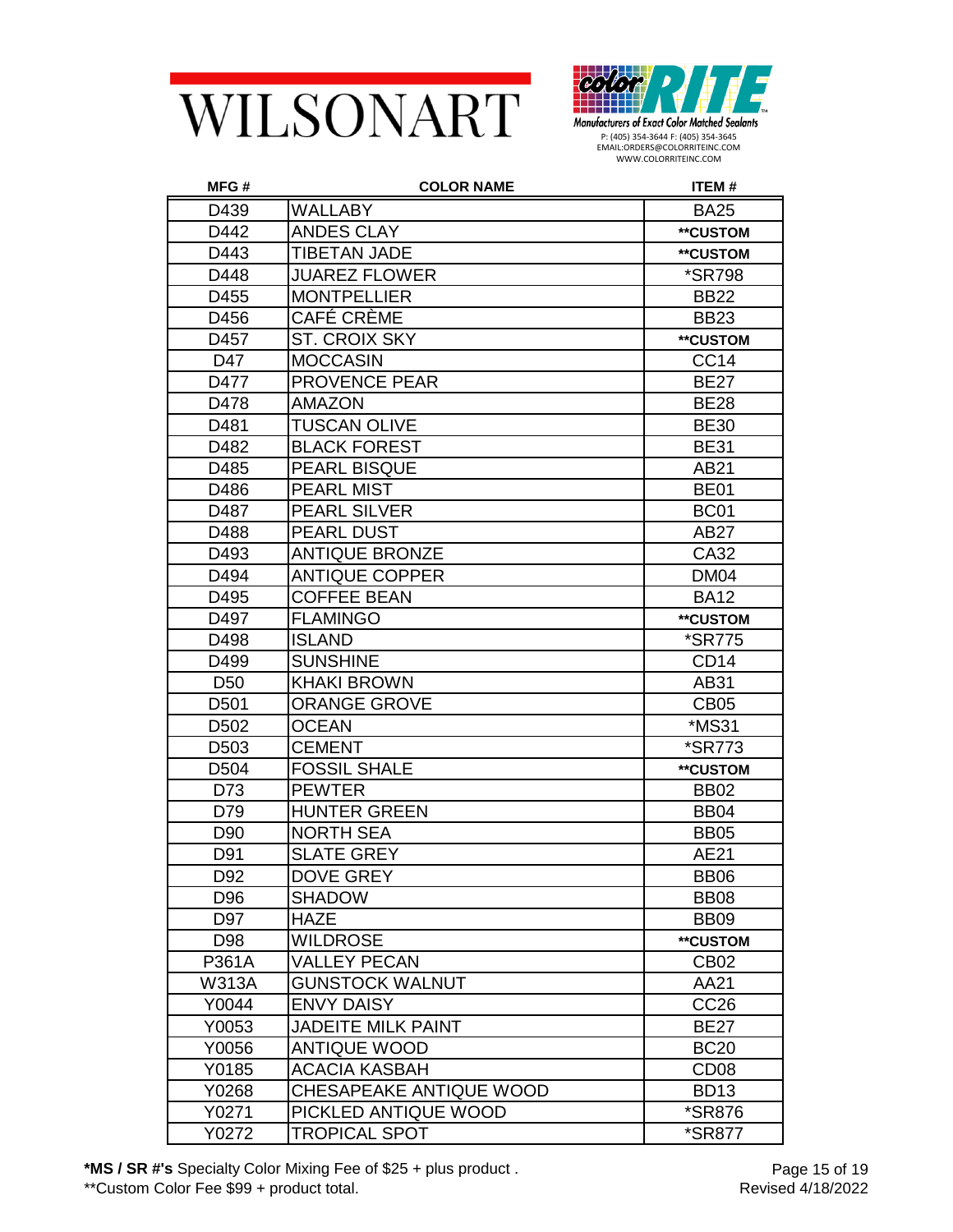



| MFG#  | <b>COLOR NAME</b>           | <b>ITEM#</b>         |
|-------|-----------------------------|----------------------|
| Y0279 | <b>VERDIGRIS CROWN</b>      | AD <sub>22</sub>     |
| Y0281 | <b>HEMLOCK CROWN</b>        | <b>BD24</b>          |
| Y0282 | <b>GUNMETAL CROWN</b>       | <b>DD14</b>          |
| Y0283 | TERRA COTTA CROWN           | <b>DE13</b>          |
| Y0284 | <b>SIENNA CROWN</b>         | CA32                 |
| Y0285 | <b>NATURAL CROWN</b>        | <b>BA14</b>          |
| Y0286 | <b>ANASAZI CROWN</b>        | <b>CA14</b>          |
| Y0287 | PEPPER ALONA                | <b>BD25</b>          |
| Y0288 | TIMBERWOLF ALONA            | BD <sub>05</sub>     |
| Y0289 | <b>AMBER ALONA</b>          | CD <sub>03</sub>     |
| Y0291 | RUSSET ALONA                | CC <sub>01</sub>     |
| Y0292 | <b>MONARCH ALONA</b>        | <b>BD31</b>          |
| Y0294 | <b>FLAX ALONA</b>           | AE05                 |
| Y0295 | LACE GESSO WOOD             | CC <sub>26</sub>     |
| Y0297 | <b>BLONDE GESSO WOOD</b>    | BC <sub>08</sub>     |
| Y0298 | RECLAIMED OAK               | <b>CB01</b>          |
| Y0301 | <b>REVIVED OAK</b>          | CD <sub>19</sub>     |
| Y0302 | RECLAIMED OAK PLANKED       | CB <sub>01</sub>     |
| Y0303 | REDISCOVERED OAK PLANKED    | <b>CE18</b>          |
| Y0304 | REVIVED OAK PLANKED         | <b>CB01</b>          |
| Y0305 | <b>ANTIQUE TOBACCO PINE</b> | <b>BE16</b>          |
| Y0306 | <b>ANTIQUE COGNAC PINE</b>  | CC <sub>12</sub>     |
| Y0315 | <b>NORTH SEA GRAIN</b>      | CC <sub>26</sub>     |
| Y0317 | <b>EBON WOOD</b>            | <b>BC17</b>          |
| Y0318 | <b>COFFE BEAN WOOD</b>      | AD <sub>26</sub>     |
| Y0319 | <b>LAPIS BLUE WOOD</b>      | CC <sub>06</sub>     |
| Y0321 | <b>FLAMINGO WOOD</b>        | **CUSTOM             |
| Y0322 | <b>EGGPLANT WOOD</b>        | <i><b>*MS158</b></i> |
| Y0323 | <b>OCEAN WOOD</b>           | **CUSTOM             |
| Y0324 | <b>ISLAND WOOD</b>          | **CUSTOM             |
| Y0325 | <b>NORTH SEA WOOD</b>       | <b>BB05</b>          |
| Y0326 | ORANGE GROVE WOOD           | <i><b>*MS121</b></i> |
| Y0327 | <b>NOIR TIMBER</b>          | AA03                 |
| Y0328 | <b>SEPIA TIMBER</b>         | **CUSTOM             |
| Y0333 | <b>GUAVA</b>                | **CUSTOM             |
| Y0338 | <b>MARMALADE</b>            | <b>DB16</b>          |
| Y0341 | <b>AGED PORT</b>            | <i><b>*SR793</b></i> |
| Y0342 | <b>SUGAR COOKIE</b>         | CE <sub>08</sub>     |
| Y0344 | <b>BUTTERCUP</b>            | <b>BB12</b>          |
| Y0348 | <b>DRIED SAGE</b>           | <b>DE09</b>          |
| Y0349 | <b>CUCUMBER JUICE</b>       | CD <sub>08</sub>     |
| Y0351 | <b>KALE LEAF</b>            | <i><b>*SR801</b></i> |
| Y0354 | <b>BLUEBERRY TART</b>       | <b>BA08</b>          |
| Y0355 | <b>BLUEBERRY TAFFY</b>      | *SR732               |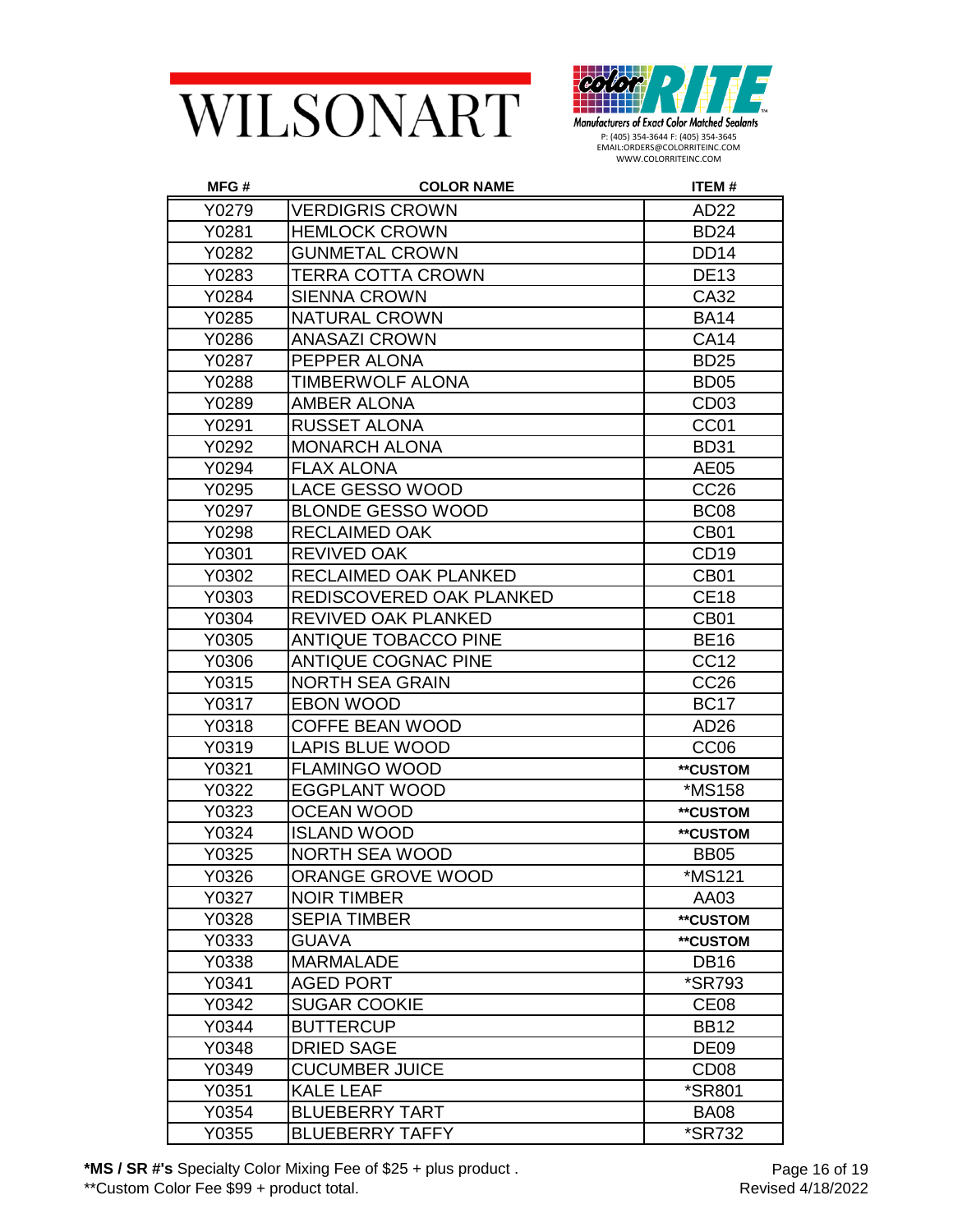



| MFG#  | <b>COLOR NAME</b>                | ITEM#            |
|-------|----------------------------------|------------------|
| Y0357 | <b>INK SOUP</b>                  | <b>CE22</b>      |
| Y0363 | <b>REMADE OAK</b>                | AC13             |
| Y0366 | <b>BRUSH PARK STATUE</b>         | <b>BD24</b>      |
| Y0367 | <b>BRUSH PARK COLUMN</b>         | CE <sub>05</sub> |
| Y0368 | <b>BRUSH PARK FOUNTAIN</b>       | <b>BD24</b>      |
| Y0371 | <b>AREDN PARK CARRERA</b>        | <b>BC17</b>      |
| Y0372 | <b>ARDEN PARK MARBLE</b>         | AC <sub>04</sub> |
| Y0379 | <b>ANTIQUE BRASS</b>             | AC04             |
| Y0384 | <b>WEATHERED BRONZE</b>          | AA03             |
| Y0385 | <b>AGED BRONZE</b>               | <b>DC11</b>      |
| Y0387 | <b>COPPER ALLOY</b>              | **CUSTOM         |
| Y0391 | <b>POLISHED SILVER</b>           | CA15             |
| Y0392 | <b>HEIRLOOM SILVER</b>           | <b>BB02</b>      |
| Y0397 | MILWAUKEE JCT. RUST              | <b>CB03</b>      |
| Y0398 | MILWAUKEE JCT. OXIDE             | DD <sub>14</sub> |
| Y0399 | <b>DETROIT BLACK &amp; WHITE</b> | <b>BD21</b>      |
| Y0401 | <b>DETROIT REEL</b>              | <b>DD15</b>      |
| Y0435 | <b>ALOE BOUCLE</b>               | AD22             |
| Y0438 | <b>ASH HORIZON</b>               | CE <sub>01</sub> |
| Y0462 | <b>MONARCH PLANKED ALONA</b>     | AE05             |
| Y0463 | PEPPER PLANKED ALONA             | <b>BD25</b>      |
| Y0464 | AMBER PLANKED ALONA              | CE <sub>06</sub> |
| Y0465 | PLANKED CALIFORNIA WALNUT        | AC <sub>03</sub> |
| Y0466 | PLANKED TEXAS WALNUT             | <b>BB15</b>      |
| Y0467 | <b>WHISKEY BARREL</b>            | CC32             |
| Y0468 | <b>ANTIQUE BARREL</b>            | AB06             |
| Y0469 | <b>ANTIQUE LIMED PINE</b>        | **CUSTOM         |
| Y0471 | SALEM PLANKED CHESTNUT           | <b>BD16</b>      |
| Y0472 | <b>SALEM CHESTNUT</b>            | <b>BD16</b>      |
| Y0473 | <b>LOAT PINE</b>                 | CD <sub>03</sub> |
| Y0474 | <b>NEWPORT MARQUETRY</b>         | <b>BB24</b>      |
| Y0479 | <b>JUTE MARQUETRY</b>            | AE23             |
| Y0481 | <b>JUTE MOXIE</b>                | AE23             |
| Y0482 | <b>ECLIPSE MARQUETRY</b>         | <b>BD25</b>      |
| Y0483 | <b>ECLIPSE MOXIE</b>             | <b>BD25</b>      |
| Y0486 | <b>TIMEWORN COPPER</b>           | <b>BC17</b>      |
| Y0487 | <b>SCORCHED CHESTNUT</b>         | <b>BE16</b>      |
| Y0494 | <b>SKY ARABESQUE</b>             | AA10             |
| Y0495 | WOVEN OAK                        | CB <sub>09</sub> |
| Y0496 | <b>LINEAR GRAPHITE</b>           | <b>DA02</b>      |
| Y0497 | PIEDRA FLOR                      | AA03             |
| Y0498 | <b>INKY INDIGO</b>               | CD <sub>09</sub> |
| Y0499 | <b>DENIM</b>                     | <b>BE11</b>      |
| Y0501 | <b>TIDE POOL</b>                 | <b>DA08</b>      |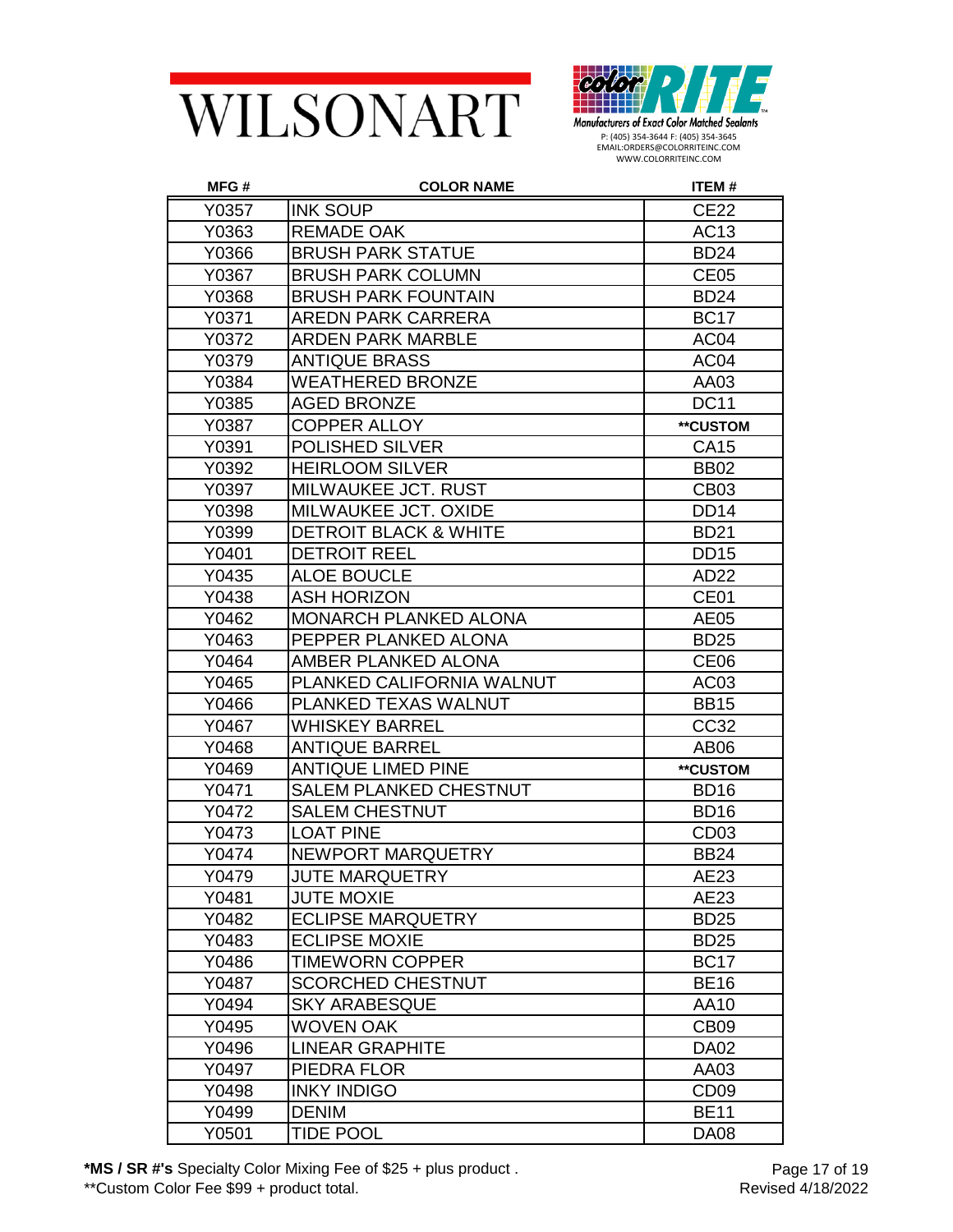



| MFG#  | <b>COLOR NAME</b>                 | ITEM#            |
|-------|-----------------------------------|------------------|
| Y0504 | <b>NIGHT</b>                      | <b>DA02</b>      |
| Y0521 | <b>BRIGHT ASH</b>                 | AB15             |
| Y0522 | <b>CHOCOLATE ASH</b>              | <b>DC11</b>      |
| Y0524 | <b>COTTAGE ASH</b>                | <b>BD30</b>      |
| Y0545 | PLYMOUTH PLANKED CHESTNUT         | <b>BD16</b>      |
| Y0546 | <b>MISTY CROWN</b>                | <b>DB10</b>      |
| Y0584 | DIAGONAL REDISCOVERED PLANKED     | <b>CE18</b>      |
| Y0585 | <b>BETTY</b>                      | CC23             |
| Y0586 | <b>ENDORA</b>                     | CC <sub>26</sub> |
| Y0587 | <b>BIG ISLAND KOA</b>             | CA30             |
| Y0588 | DIAGONAL AMBER CHESTNUT           | <b>BD16</b>      |
| Y0589 | <b>SALVAGED HERRINGBONE</b>       | CC23             |
| Y0591 | <b>BARREL HERRINGBONE</b>         | <b>CD10</b>      |
| Y0592 | <b>ANTIQUE BARREL CHEVERON</b>    | AB06             |
| Y0594 | <b>COFFEEE MODERN CHEVRON</b>     | <b>BA22</b>      |
| Y0596 | <b>BLEACHED WALNUT CROSSGRAIN</b> | <b>CB15</b>      |
| Y0597 | MAIZE WALNUT CROSSGRAIN           | <b>BD18</b>      |
| Y0598 | <b>FAWN WALNUT CROSSGRAIN</b>     | <b>DB13</b>      |
| Y0599 | HAZEL WALNUT CROSSGRAIN           | <b>BE28</b>      |
| Y0601 | MINERAL WALNUT CROSSGRAIN         | <b>BE23</b>      |
| Y0602 | SMOKED WALNUT CROSSGRAIN          | <b>BB08</b>      |
| Y0603 | UMBER WALNUT CROSSGRAIN           | AC13             |
| Y0604 | <b>BLOCKED BOWTIE</b>             | AM03             |
| Y0605 | <b>NEWCASTLE HIGH RISE</b>        | <b>CE17</b>      |
| Y0606 | QUITO HIGH RISE                   | <b>BE30</b>      |
| Y0607 | <b>MIDNIGHT TWEEDISH</b>          | <b>BE16</b>      |
| Y0611 | <b>DUSK OBSCURA</b>               | <b>BB06</b>      |
| Y0612 | URBAN OBSCURA                     | <b>CA01</b>      |
| Y0613 | <b>FROSTY OBSCURA</b>             | <b>CA17</b>      |
| Y0614 | <b>GHOST CROSSTEX</b>             | <b>AA12</b>      |
| Y0615 | <b>SAGE CROSSTEX</b>              | AD10             |
| Y0616 | RICH SATINWOOD                    | <b>BA13</b>      |
| Y0617 | HERRINGBONE SATINWOOD             | DD <sub>07</sub> |
| Y0618 | <b>CARPENTER'S BENCH</b>          | AB26             |
| Y0619 | <b>CARPENTER'S CRATE</b>          | <b>BC01</b>      |
| Y0621 | YAKI OAK                          | AA13             |
| Y0622 | YAKI SHIRO                        | <b>BE01</b>      |
| Y0623 | <b>TAUPR GEO</b>                  | <b>DB10</b>      |
| Y0643 | <b>BRUSHED WALNUT</b>             | CB <sub>09</sub> |
| Y0664 | MOCHA ASH                         | <b>DC11</b>      |
| Y0665 | <b>GREIGE ASH</b>                 | AC <sub>03</sub> |
| Y0666 | <b>HONED CONCRETE</b>             | <b>BE01</b>      |
| Y0669 | <b>CHARCOAL EUCALYPTUS</b>        | *SR838           |
| Y0671 | <b>VINTAGE HOUNDSTOOTH</b>        | CC <sub>26</sub> |